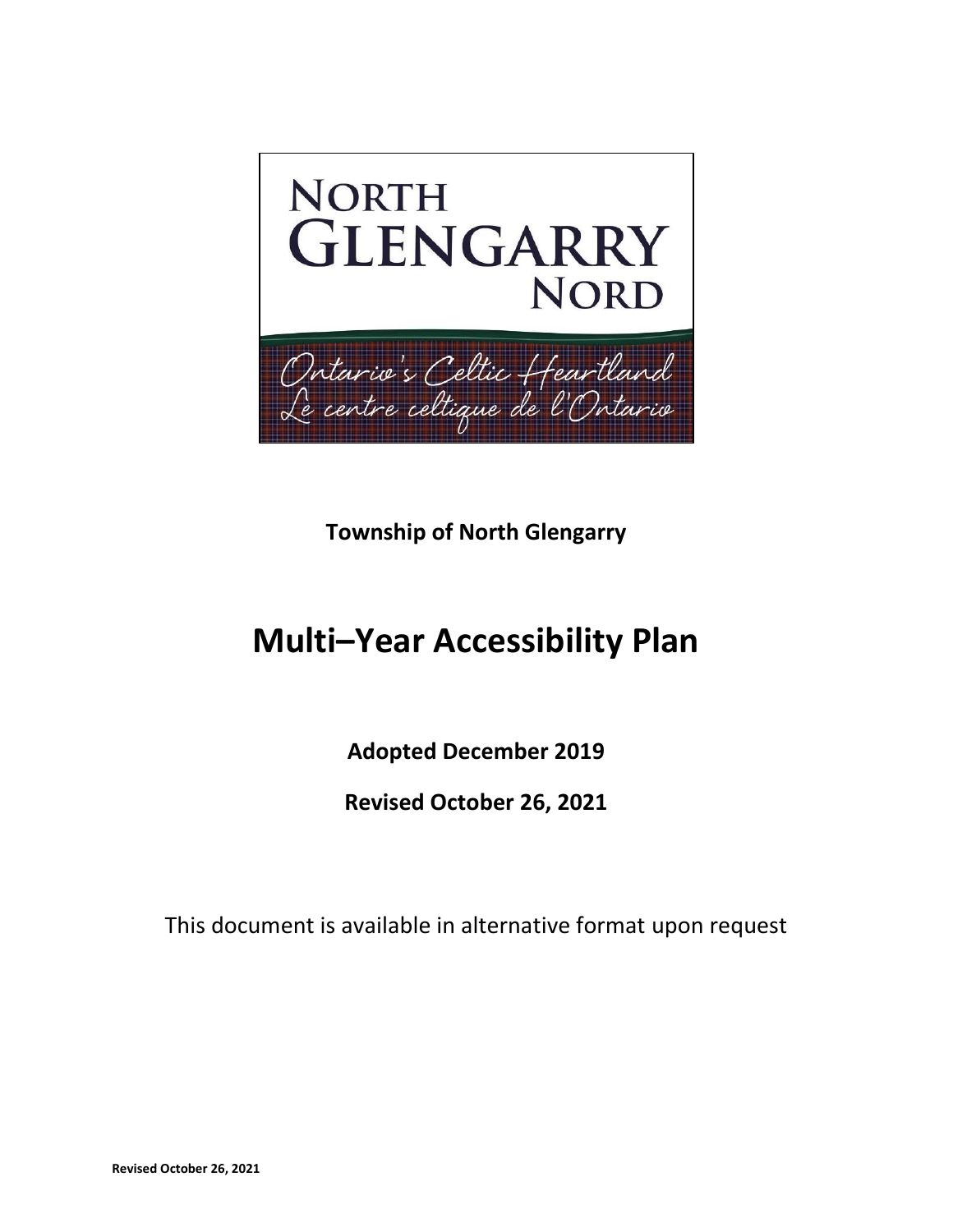## **Contents**

| 1)  |  |
|-----|--|
| 2)  |  |
| 3)  |  |
| 4)  |  |
| 5)  |  |
|     |  |
|     |  |
|     |  |
|     |  |
| 6)  |  |
| 7)  |  |
| 8)  |  |
| 9)  |  |
|     |  |
| 10) |  |
| 11) |  |
|     |  |
|     |  |
|     |  |
|     |  |
|     |  |
|     |  |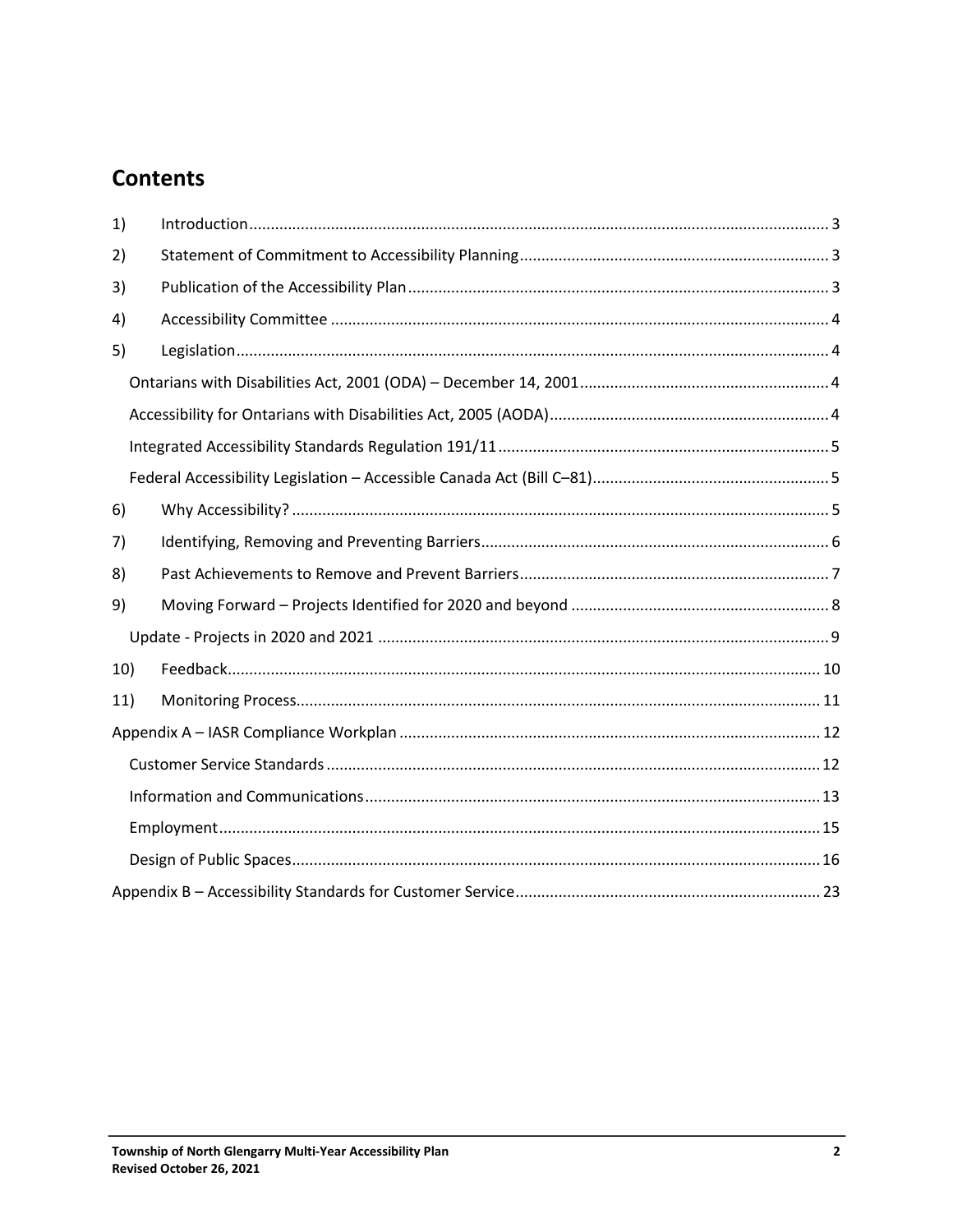## <span id="page-2-0"></span>**1) Introduction**

The Accessibility Plan referred to in this document is under the jurisdiction of the Council of the Corporation of the Township of North Glengarry. Council consisting of a Mayor, Deputy Mayor and 5 councillors. The Municipal contact is the Chief Administrative Officer / Clerk.

In compliance with the Integrated Accessibility Standards Regulation 191/11, the Township's Multi–Year Plan will examine customer service, information and communications, employment; and design of public spaces. Transportation will be excluded due to the relatively small size of the municipality and the lack of transportation services. In accordance with the AODA, all Township of North Glengarry's facilities will be compliant with the relevant requirements by 2025.

Questions, comments or inquiries should be forwarded to:

Sarah Huskinson Chief Administrative Officer / Clerk Township of North Glengarry 90 Main Street South Alexandria, Ontario K0C 1A0 Email: [cao@northglengarry.ca](mailto:cao@northglengarry.ca) Telephone: 613–525–1110

## <span id="page-2-1"></span>**2) Statement of Commitment to Accessibility Planning**

The Township of North Glengarry Council is committed to creating an inclusive environment for persons of all ages and abilities by providing services and facilities that are accessible to everyone. The Accessibility Plan plays an important role in supporting the Township's core principals of integration, independence, dignity and equal opportunity for persons with disabilities.

The Township of North Glengarry is committed to:

- The continual improvement of access to facilities and services for people with disabilities.
- The participation of people with disabilities in the development and review of its annual accessibility plans.
- The provision of quality services to all members of the community with disabilities.

## <span id="page-2-2"></span>**3) Publication of the Accessibility Plan**

The Township of North Glengarry's Accessibility Plan will be available on the municipal website. Paper copies of the plan are available in regular font size and large print at the Alexandria Municipal Office and Maxville Library.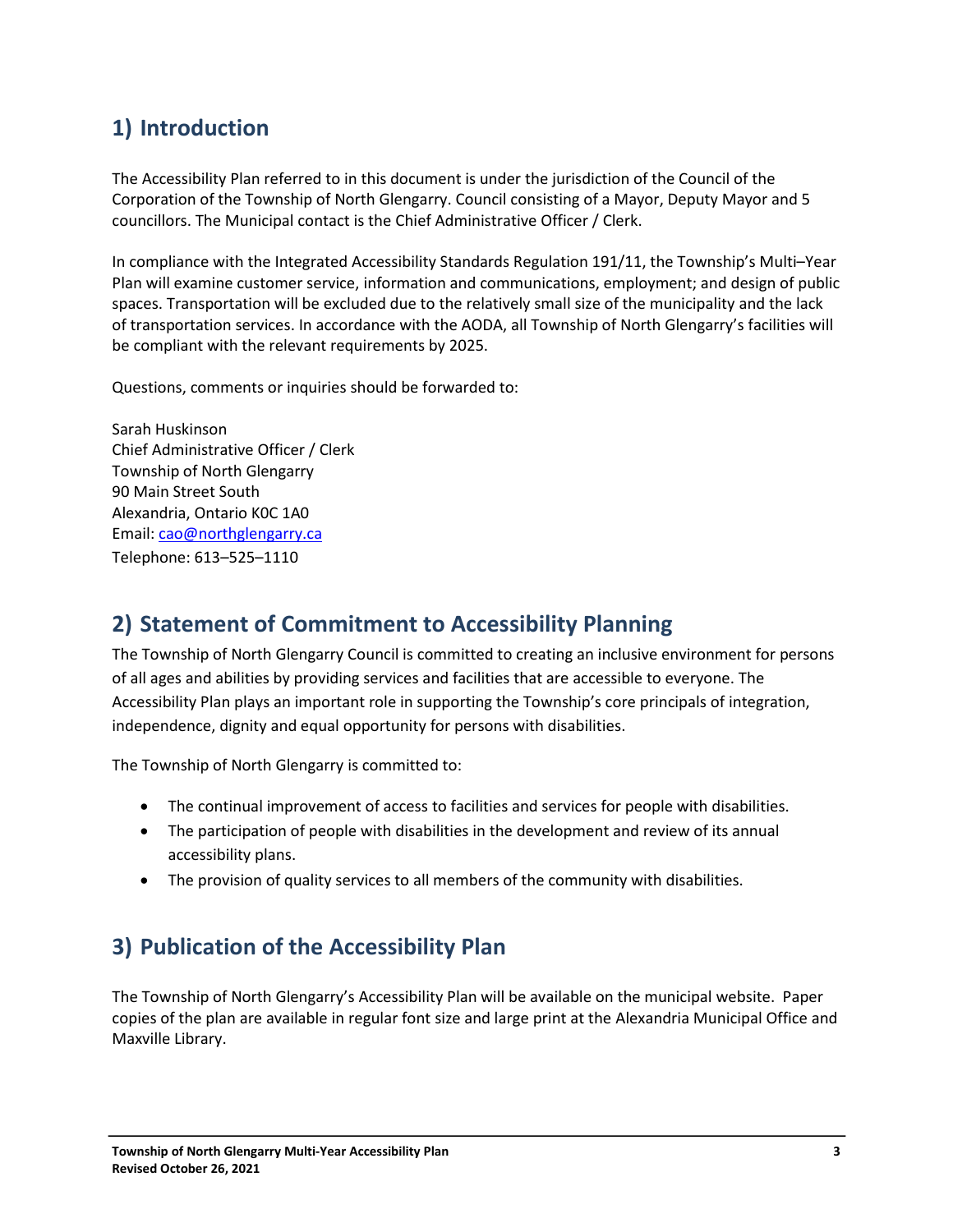## <span id="page-3-0"></span>**4) Accessibility Committee**

The Township of North Glengarry has representation on the United Counties of Stormont, Dundas & Glengarry Accessibility Committee.

#### **Members:**

Mr. Al Lummis 545 Church Street Winchester, Ontario K0C 2K0

Mr. Roderick Tyo 3395 Loch Garry Road Apple Hill, Ontario K0C 1B0 **(Township of North Glengarry Representative)**

Mr. Stephen Middleton 57 Dickinson Drive PO Box 508 Ingleside, Ontario K0C 1M0

Mr. Ian MacDonald 21615 Concession 6 Road North Lancaster, Ontario K0C 1Z0

Ms. Cheryl Irven 14240 Concessions 10–11 Crysler, Ontario K0C 1R0

## <span id="page-3-1"></span>**5) Legislation**

#### <span id="page-3-2"></span>**Ontarians with Disabilities Act, 2001 (ODA) – December 14, 2001**

The ODA dictates that provincial and municipal governments and key broader public sector organizations are to review their policies, programs and services through the development of annual accessibility plans. Under ODA, a municipality with a population of 10,000 or more must have an Accessibility Advisory Committee.

#### <span id="page-3-3"></span>**Accessibility for Ontarians with Disabilities Act, 2005 (AODA)**

The Accessibility for Ontarians with Disabilities Act, or AODA, aims to identify, remove, and prevent barriers for people with disabilities. The AODA became law on June 13, 2005 and applies to all levels of government, non–profits, and private sector businesses in Ontario that have one or more employees (full–time, part–time, seasonal, or contract).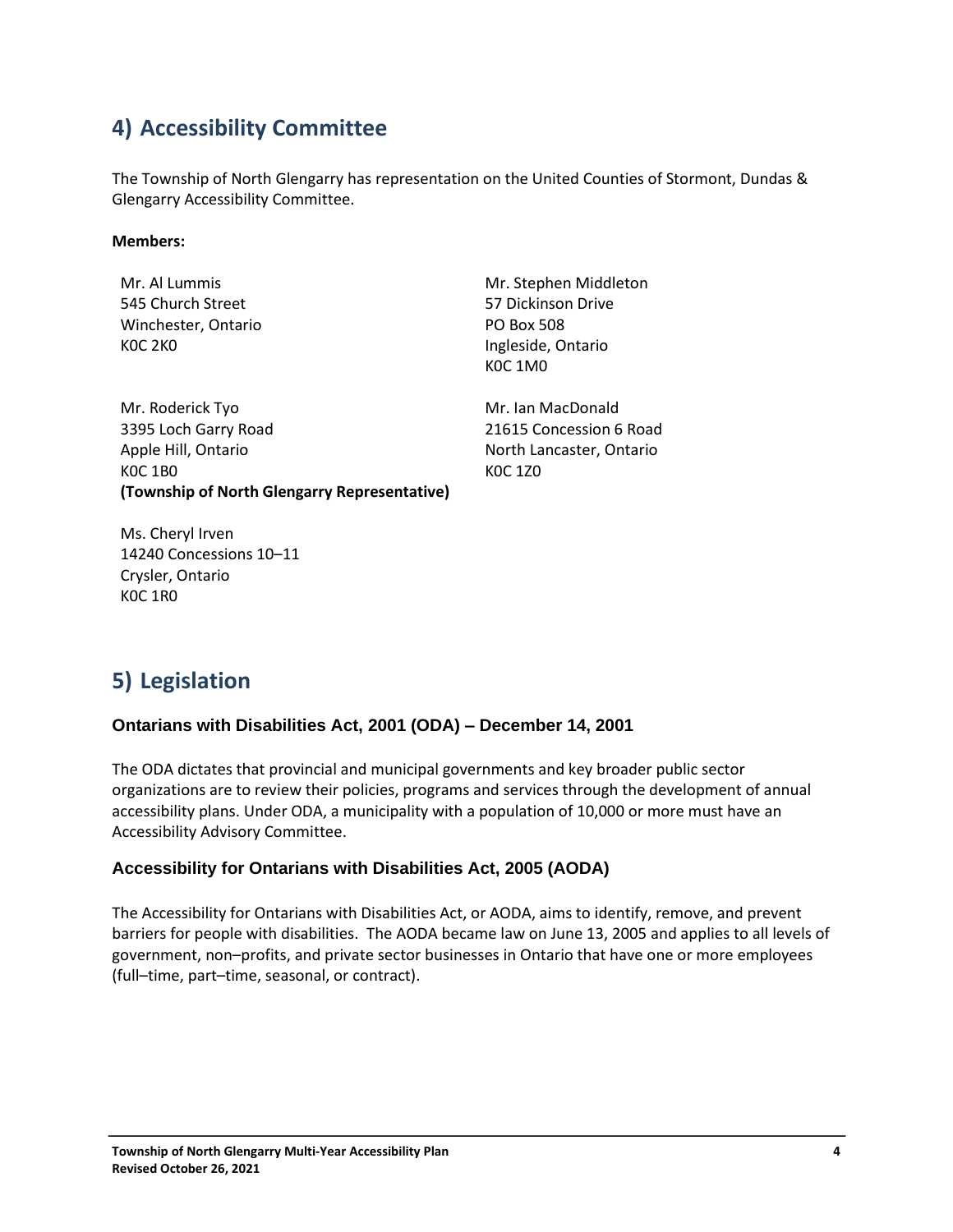The AODA includes requirements that all organizations must meet, with deadlines specific to an organization's type and size. The AODA is made up of five parts, or Standards, and deadlines for compliance began as of January 1, 2010. $1$ 

- 1. Customer Service Standard
- 2. Information and Communication Standard
- 3. Employment Standard
- 4. Transportation Standard
- 5. Design of Public Spaces Standard

The AODA standards are part of the Integrated Accessibility Standards Regulation (IASR). The IASR includes, in addition to requirements specific to each standard, the following general requirements:

- 1. provide training to staff and volunteers
- 2. develop an accessibility policy
- 3. create a multi–year accessibility plan and update it every five years
- 4. consider accessibility in procurement and when designing or purchasing self–service kiosks

#### <span id="page-4-0"></span>**Integrated Accessibility Standards Regulation 191/11**

On June 3, 2011, the Ontario government passed the Integrated Accessibility Standards Regulation 191/11 which combines accessibility standards in these areas – information & communications, employment, and transportation, design of public spaces and customer service. Compliance is required by all public, private and not–for–profit organizations with at least one employee.

#### <span id="page-4-1"></span>**Federal Accessibility Legislation – Accessible Canada Act (Bill C–81)**

On June 20, 2018 the Federal Government introduced Bill C–81 the Accessible Canada Act: An Act to Ensure a Barrier–Free Canada. The Act's stated purpose is to identify, remove and prevent accessibility barriers in areas that fall under federal jurisdiction. Under this legislation, organizations under federal jurisdiction will be required to follow accessibility regulations, develop accessibility plans and will be required to establish processes for receiving and dealing with feedback about their accessibility plan and barriers that a person may have encountered in dealing with the organization. Although this legislation does not directly impact municipal operations, it does highlight the Government's commitment to improve accessibility for all Canadians in all levels of government.

## <span id="page-4-2"></span>**6) Why Accessibility?**

The Accessibility for Ontarians with Disabilities Act, 2005 defines persons with disabilities in the following manner, which is the same definition used in the Ontario Human Rights Code.

A "disability" is:

a) Any degree of physical disability, infirmity, malformation or disfigurement that is caused by bodily injury, birth defect or illness and, includes, but is not limited to: diabetes mellitus;

<sup>&</sup>lt;sup>1</sup> Accessibility Ontario – About the OADA - <https://accessontario.com/aoda/>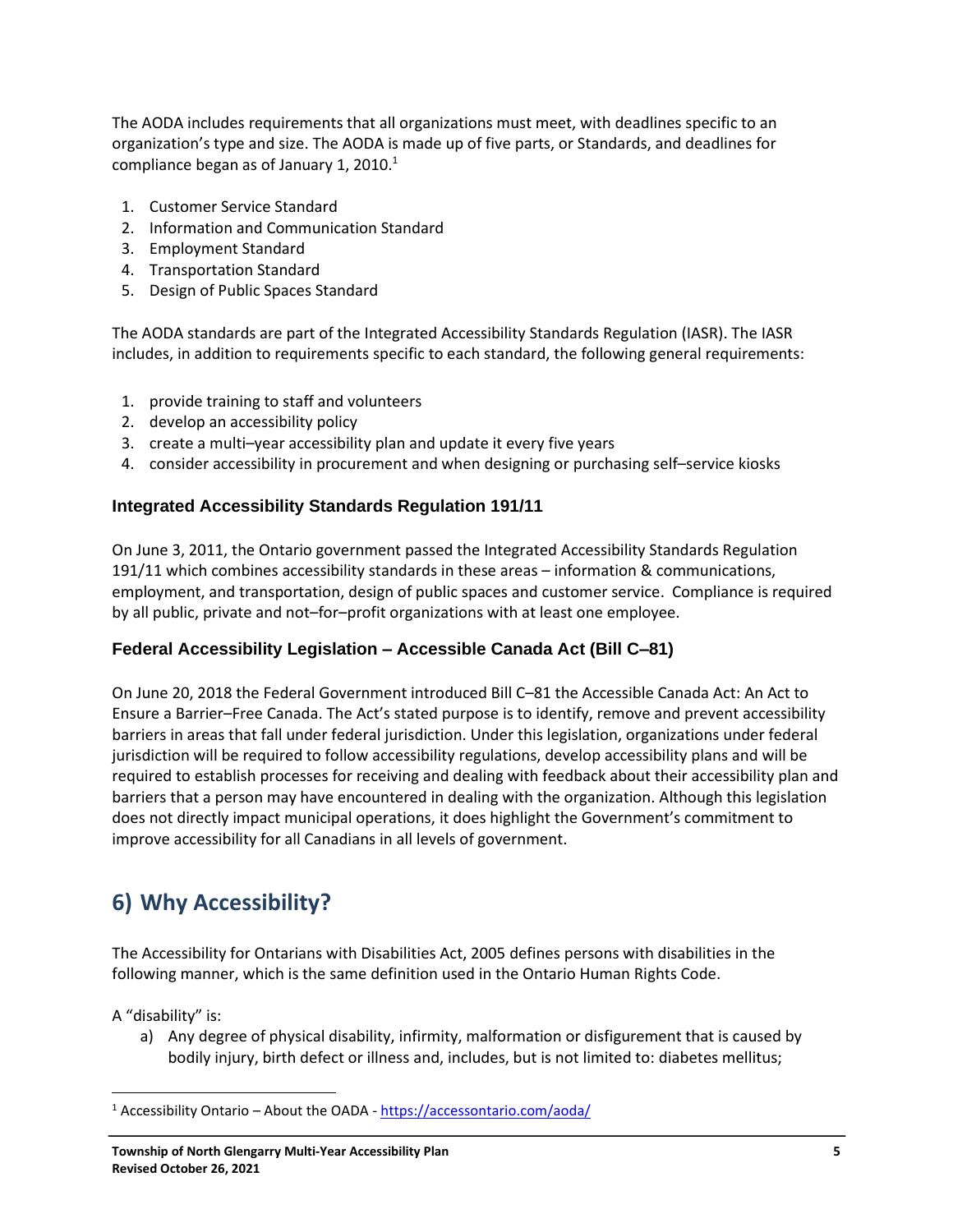epilepsy; a brain injury; any degree of paralysis; amputation; lack of physical co–ordination; blindness or visual impediment; deafness or hearing impediment; muteness or speech impediment; or physical reliance on a guide dog or other animal or on a wheelchair or other remedial appliance or device;

- b) A condition of mental impairment or a developmental disability;
- c) A learning disability, or a dysfunction in one or more of the processes involved in understanding or using symbols or spoken language;
- d) A mental disorder; or
- e) An injury or disability for which benefits were claimed or received under the insurance plan established under the Workplace Safety and Insurance Act,1997; ("handicap")

People of all ages and backgrounds live with disabilities. In certain cases, individuals have more than one disability. Many others develop disabilities through illness, injury or aging. The 2017 Canadian Survey on Disability<sup>2</sup> indicates that one (1) in seven (7) individuals aged 15 years and older reported a disability. This represents about 3.8 million Canadians.

Estimates indicate that by 2020, 20% of Ontarians will live with a disability<sup>3</sup>.

- 15.5% of Ontarians reported a disability through the 2006 PALS (compared to 13.5% in 2001);
- 1.8% of Ontario's children age 0 to 4 years and around 4.7% of Ontario's 5 to 14 year olds were reported as living with a disability;
- 41.7% of Ontarian's with disabilities have severe or very severe disabilities and the proportion with severe or very severe disabilities increases with age;
- Because disability tends to increase with age, it is estimated that 20% of the population will have disabilities by the year 2020;

## <span id="page-5-0"></span>**7) Identifying, Removing and Preventing Barriers**

A "barrier" means anything that prevents a person with a disability from fully participating in all aspects of society because of their disability, including a physical barrier, an architectural barrier, an informational or communications barrier, an attitudinal barrier, a technological barrier, a policy or a practice. People with disabilities may face unnecessary barriers almost everywhere: at home, at work, at school, in parks, in recreational facilities, in the streets, in theatres, in stores and restaurants and in municipalities. The following are examples of types of barriers that may exist in North Glengarry:

| <b>Barrier Types</b> | <b>Example</b>                                                                 |
|----------------------|--------------------------------------------------------------------------------|
| Architectural        | A hallway or door that is too narrow for a wheelchair or scooter or lack of    |
|                      | ramps or ramps with improper grade for access.                                 |
| <b>Attitudinal</b>   | A recreation program which can inadvertently discriminate and/or               |
|                      | discourages persons with disabilities from participating.                      |
| Communication        | A staff member who talks loudly when addressing a person with a hearing        |
|                      | disability or lack of sensitivity training for front counter Staff to identify |
|                      | persons with disabilities.                                                     |
| <b>Informational</b> | Typefaces that are too small to be read by persons with low vision.            |

<sup>&</sup>lt;sup>2</sup> Statistics Canada website: <u>https://www150.statcan.gc.ca/n1/pub/11-627-m/11-627-m2017008-eng.htm</u>

<sup>&</sup>lt;sup>3</sup> Statistics Canada website: <u>http://www.statcan.ca/english/freepub/89-628-XIE/89-628-XIE2007003.htm</u>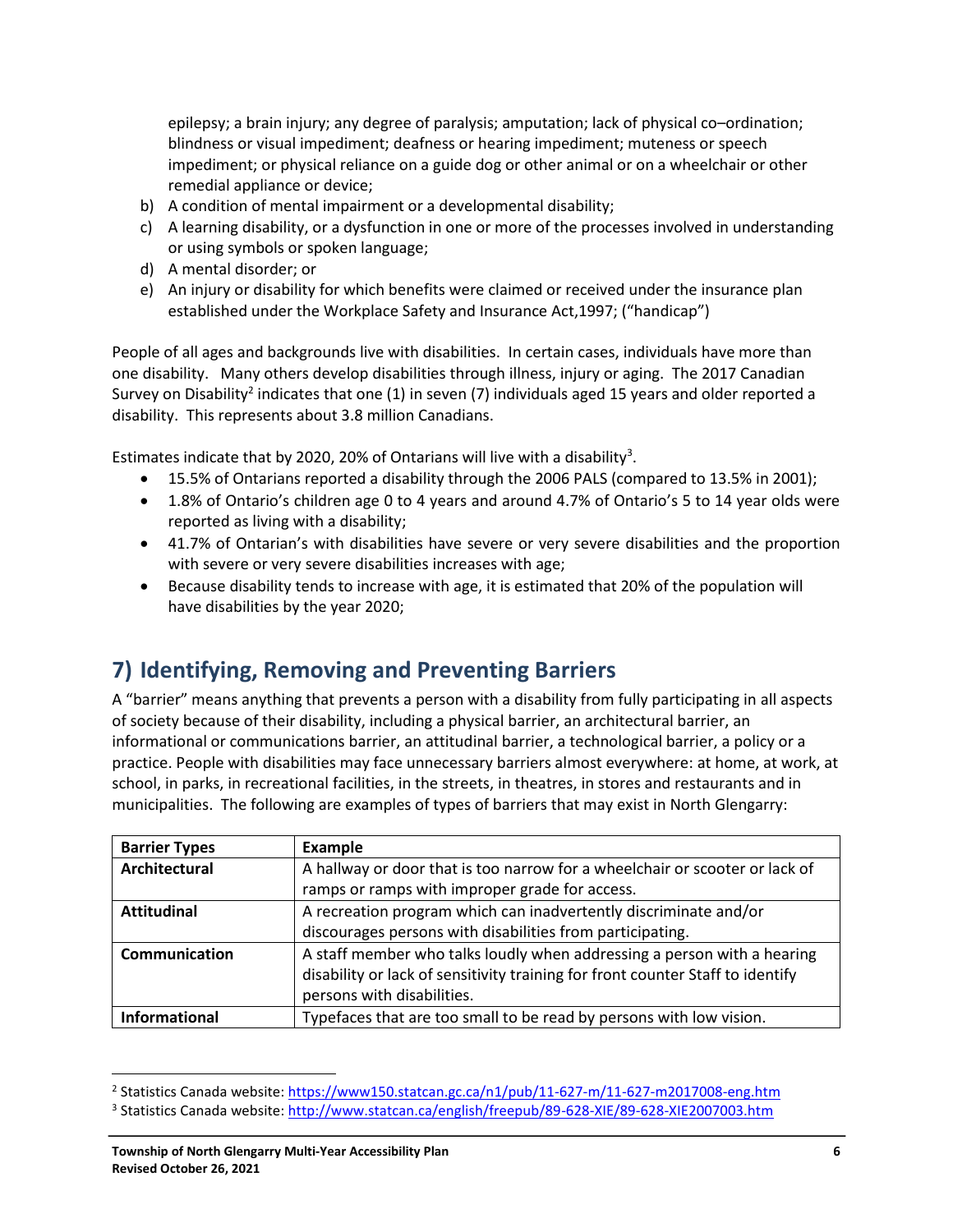| Physical                 | A door knob that cannot be operated by any person with limited upper     |
|--------------------------|--------------------------------------------------------------------------|
|                          | mobility.                                                                |
| <b>Policy / Practice</b> | A practice of announcing important messages over an intercom that        |
|                          | persons with hearing impairments cannot hear clearly. Lack of Human      |
|                          | Resources policy with respect to hiring persons with disabilities.       |
| <b>Technological</b>     | Information on a municipal website, which cannot be accessed by a person |
|                          | who is blind who has reading software for a computer.                    |
|                          |                                                                          |

## <span id="page-6-0"></span>**8) Past Achievements to Remove and Prevent Barriers**

As part of its compliance to the above mentioned regulations, the Township of North Glengarry has taken steps to identify, remove and prevent barriers to persons with disabilities.

#### **The following actions are a portion of what was completed since the implementation of the Township's Accessibility Plan in 2013:**

#### **Customer Service:**

- The Township has adopted Accessibility Standards for Customer Service and continues to remain in compliance with this standard.
- A Feedback feature is included in the Township's website, allowing individuals to submit feedback through the website. The information on the website also indicates that feedback can be provided in person, in paper format, by telephone or email.
- Existing employees continue to receive Accessibility training.
- All new employees are required to complete the Accessibility training as part of their orientation.
- During the 2018 Municipal Election, an Accessibility Plan was developed and implemented to ensure an accessible election for all eligible voters, including alternate voting methods (internet and telephone).

#### **Information and Communications:**

- In 2017 the Township launched a refreshed website. The new website interface is accessible and in compliance with AODA requirements.
- The website also features a built–in accessibility checker function which allows Township staff to maintain accessibility standards as changes are made to the website.
- The Township continues to offer to provide documents in alternative formats on request.
- Accessible signage with braille was installed in the Glengarry Sports Palace indicating change rooms, bathrooms, community hall, and elevator locations. Braille will be included in signage whenever updates or replacements are required.

#### **Employment:**

- The Township continues to meet and monitory employment standards
- Job postings include information on the Township's ability to accommodate individuals throughout the recruitment process for all employment opportunities.

#### **Design of Public Spaces:**

• The bathroom at the Alexandria Library was gutted and reconfigured to be fully accessible.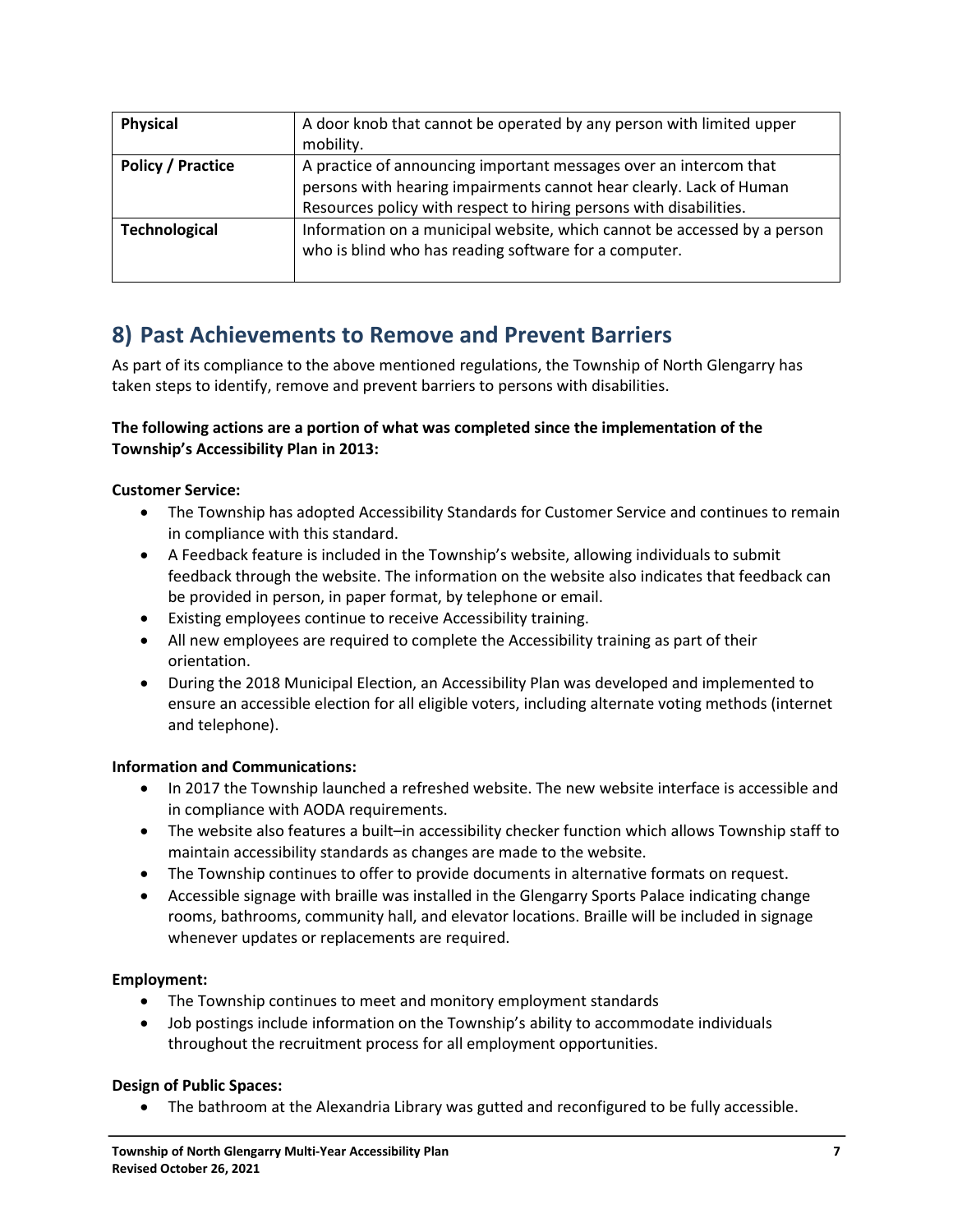- New tiling was installed in the lobby, change areas and bathrooms at the Glengarry Indoor Sports Complex to prevent trip hazards.
- New push–button hardware was installed at Maxville Library building.
- A new accessible sidewalk bump–out was create on Main Street, south of Mill Square Street to ensure a safer road crossing area.
- In 2018 and 2019 Island Park was outfitted with additional handicap–accessible picnic tables.
- The Township of North Glengarry's Procurement Policy was updated and includes accessibility information for these processes.
- Playground equipment was installed or replaced at the Glen Robertson Recreation Centre, the Dalkeith Community Centre, the Dunvegan Community Centre, the Maxville & District Sports Complex Park and Island Park. When purchasing new equipment, accessible play components were included.
- Accessible Outdoor exercise equipment was installed in Island Park in partnership with Glengarry Community Living.
- A new ramp was added to the north side of Glengarry Sports Palace building allowing easier access to the elevator.
- New commercial grade carpet installed at the Glengarry Sports Palace to replace the old and difficult to manoeuver carpet that was a barrier for accessibility and general safety.
- New board room tables were purchased that can be reconfigured to meet specific client needs.
- An accessible sidewalk was poured between the entrance to the Glengarry Sports Palace and the entrance to the Alexandria Library.
- Renovations were performed at the Dunvegan Community Centre's hall entrance and Bathroom to meet accessibility standards.
- Footpaths in Island Park were removed and reinstated with a minimum 9 foot width to accommodate patrons.
- A cement pad was poured under the second gazebo at Island Park with a cement walk way to facilitate access to this space.
- LED lighting was replaced in the Glengarry Indoor Sports Complex to increase illumination.
- Tiles were replaced in the Lobby, Change Areas and Bathrooms in the Glengarry Indoor Sports Complex to create even flooring.
- An uneven Community Hall floor at the Maxville & District Sports Complex was replaced.
- The Township took advantage of the roadwork done in conjunction with the Maxville Water Project to ensure all old sidewalks that were reinstated and newly poured sidewalks included accessible curb ramps. The newly poured sidewalks increase accessibility to locations such as the King George Park, the Maxville Manor, the local elementary school, the curling club, and the fair grounds.
- In accordance with the Township's sidewalk plan, sidewalks in Glen Robertson were removed and reinstated with accessible curb ramps.

## <span id="page-7-0"></span>**9) Moving Forward – Projects Identified for 2020 and beyond**

The following are commitments and strategies from 2019 onwards that the municipality intends to take to remove and prevent barriers to persons with disabilities:

#### **Customer Service:**

• Monitor and updated Accessibility Standards training for Employees, Councillors and Volunteers.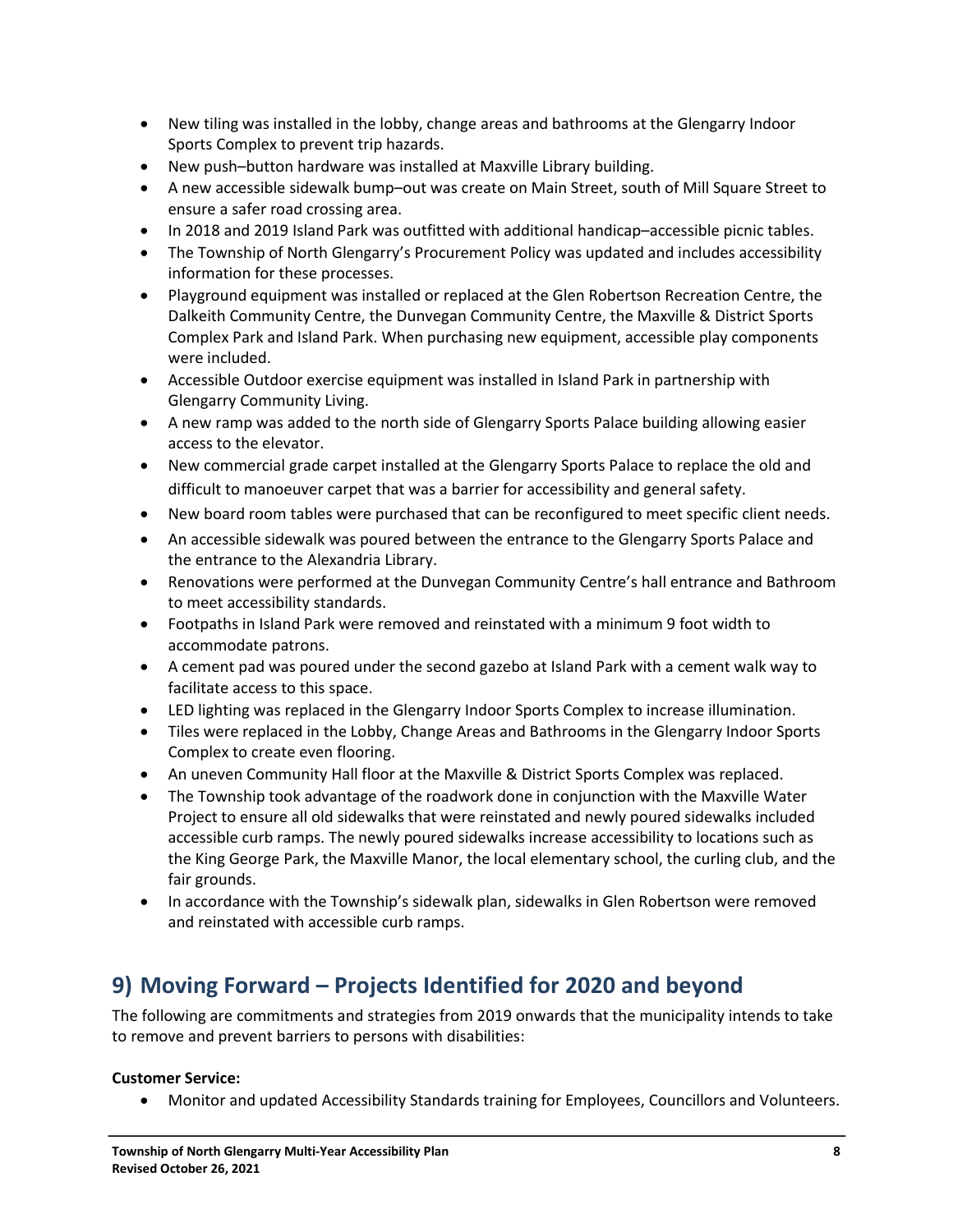- Continue to train new employees on Accessibility Standards for Customer Service
- Continue with the implementation plan as outlined in Appendix A.

#### **Information and Communications:**

- The website will be reviewed to ensure continuous compliance with AODA standards.
- All municipal laptops and computers will be upgraded to the Windows 10 operating system to make available built–in accessibility features and assistance technology support to all staff.
- The Township will continue to invest in technology that can accommodate accessibility needs.
- Implementation of new e–scribe software for the creation of AODA compliant Council agendas and minutes.
- Continue with the implementation plan as outlined in Appendix A.

#### **Employment:**

- Enhance workplace emergency responses through individualized emergency response information and assistance, as required.
- Continue with the implementation plan as outlined in Appendix A.

#### **Design of Public Spaces:**

- Change areas and shower areas will be reconfigured at the Glengarry Sports Palace, upon successful receipt of ICIP Grant, to remove barriers.
- Upon successful receipt of the Invest in Canada Infrastructure Program Grant, the bathrooms at the Glengarry Sports Palace in the Lobby, Change Rooms and Community Hall will be reconfigured to allow for easier access by larger wheelchairs and assistive devices.
- The Glengarry County Archives, which presently leases space within the Glengarry District High School, has purchased a building in Alexandria that is undergoing refurbishment. Accessibility requirements will be integrated in this project.
- Continue sidewalk rehabilitation to Accessibility standards.
- Continue with the implementation plan as outlined in Appendix A.

#### <span id="page-8-0"></span>**Update - Projects in 2020 and 2021**

#### **Information and Communications:**

- The website has a new search function to easily navigate the multiple web pages.
- Township computers have been upgraded to Windows 10
- E-Scribe software implemented to ensure AODA compliance for agendas & minutes.
- Council, Planning, Committee of Adjustment and the Committee of the Whole meetings are streamed on ZOOM and Facebook.
- New Dog Adoption and Burn Permit Forms are available on-line.

#### **Design of Public Spaces:**

- New accessible picnic tables ordered for Centennial Park in Maxville.
- Township Office door will be replaced and centered instead of installed to the right to allow for easier access into the building.
- New opener was installed on the Alexandria Library Door.
- Plans for the upgrades at the Glengarry Sports Palace were reviewed by the Accessibility Committee. These include: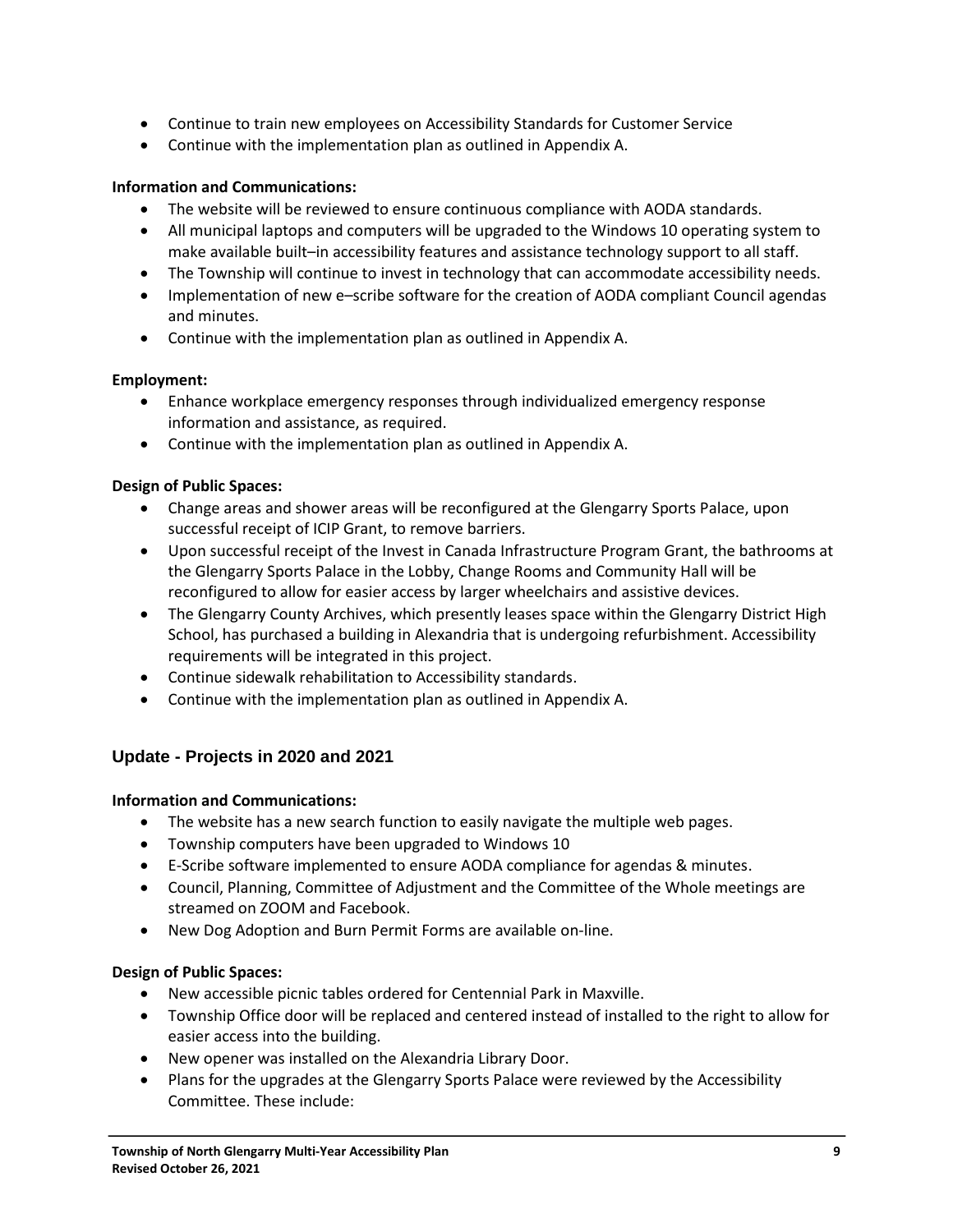- $\circ$  Lifting the new arena slab to reduce the step from the arena curb to the slab surface. This eliminates the need for a ramp which will be replaced by a sill.
- $\circ$  Assure that the spectator stands are accessible to all by incorporating a platform lift to the south-east portion of the stands and a having dedicate area to accommodate users;
- $\circ$  Create a universal bathroom on the ground floor (lobby) with a motorized adult change table;
- $\circ$  Create a universal bathroom on the second floor (community hall) with a motorized adult change table;
- $\circ$  Reconfigure the ladies and men's bathrooms on the ground floor to add a sight-blocking wall which removes the need for a door at the entrance of each bathroom. Please note that these bathrooms will retain or include accessible stalls;
- $\circ$  Reconfigure the ladies and men's bathrooms on the second floor to allow for easier access. Please note that these bathrooms will retain or include accessible stalls.
- o Add assisted doors to all of the players change rooms;
- $\circ$  Reconfigure the bathrooms in the players change rooms to make them accessible.
- The Glengarry County Archives moved to new building at 28 Kenyon Street West. Building upgrades addressed accessibility to public spaces

## <span id="page-9-0"></span>**10) Feedback**

Feedback from customers gives the Township of North Glengarry opportunity to learn and improve. The Municipality encourages individuals to make suggestions on ways to improve our services and recognize the right of customers' to make a complaint.

1. To ensure that the delivery of goods and services to those individuals with disabilities is provided in an effective and timely manner, the customer is invited to provide their feedback as follows:

In writing, in person, e–mail, telephone, or disk, (or any other agreed upon method) addressed to:

**Clerk, Township of North Glengarry 90 Main Street South, Alexandria, Ontario, K0C 1A0 Email : [cao@northglengarry.ca](mailto:cao@northglengarry.ca) Phone : 613–525–1110 Fax : 613–525–1649**

- 2. The Clerk will respond either in writing, in person, e–mail, telephone, or disk, (or any other agreed upon method) acknowledging receipt of feedback and will set out the action to be taken in response to any complaints or suggestions.
- 3. Feedback will be encouraged by Township Staff and the process for feedback will be explained to customers and posted on the Township website. Feedback will be used to assist with the revision of policies and procedures to provide accessible customer service.
- 4. The municipality is committed to provide accessible formats and offer communication supports for persons with disabilities in a timely manner and at no more than the cost for other persons who ask for the same information.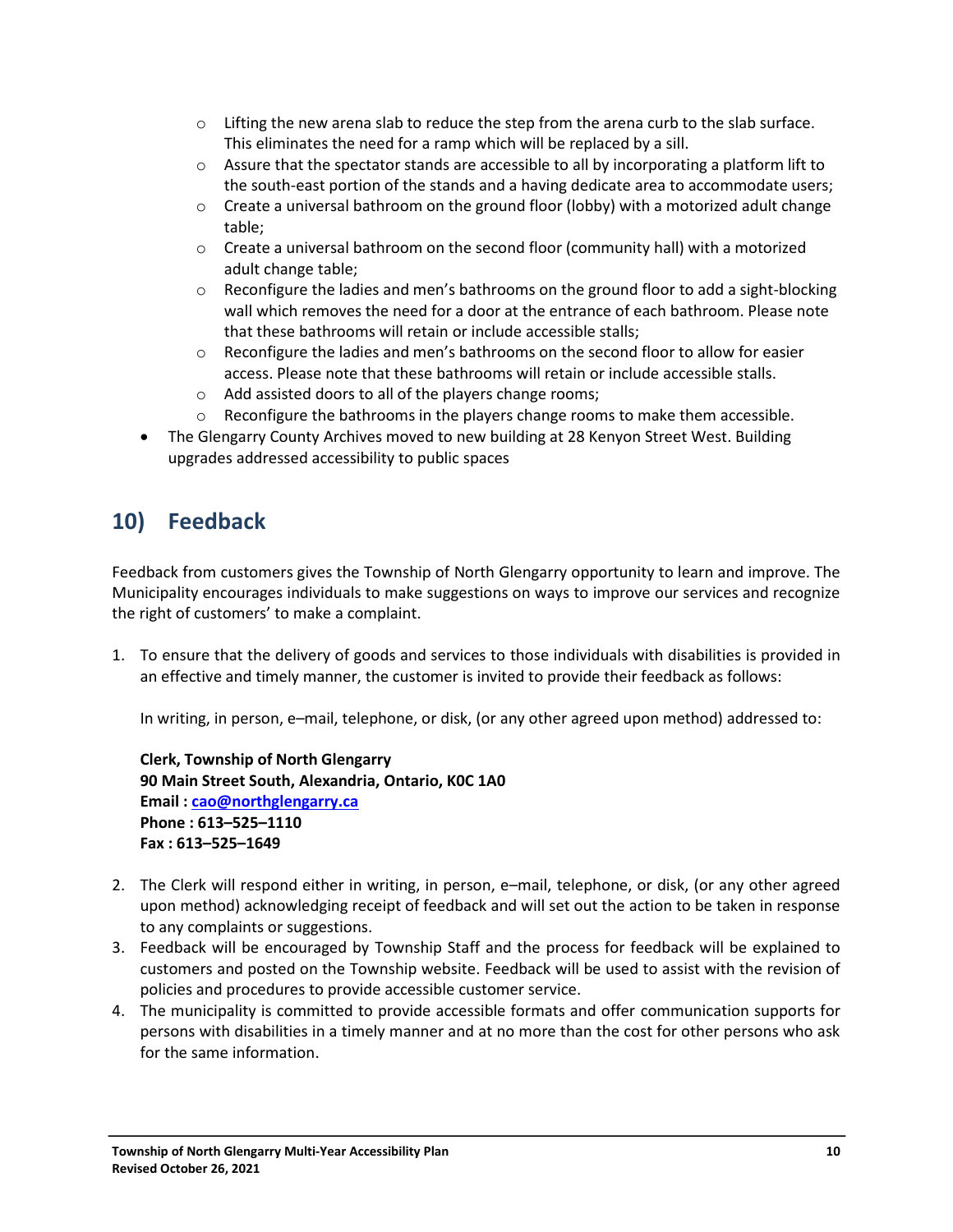## <span id="page-10-0"></span>**11) Monitoring Process**

In order to ensure that the targets established to address the removal of barriers are completed, annual reviews will be conducted by Municipal staff. The Multi–Year Accessibility Plan for the Township of North Glengarry was developed in 2011. The revised plan shall be for a 5–year period beginning January 1, 2020 to December 31, 2024. As required by legislation, it is anticipated that the Plan will be updated biennially.

Appendix A includes the activities that have been undertaken to date and those that are targeted by municipal staff for the future. Appendix A will be reviewed and amended as work is undertaken or additional regulatory information is obtained.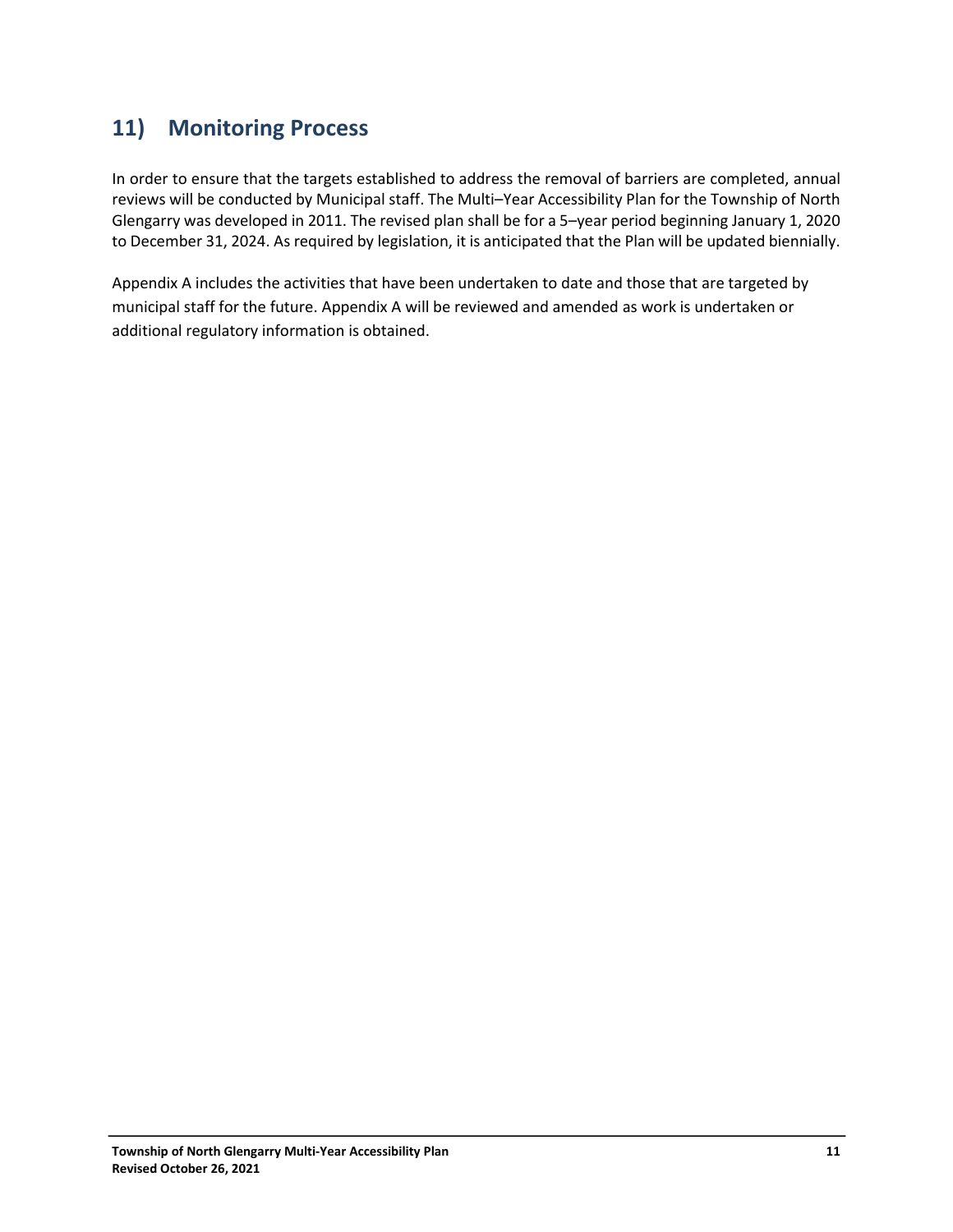## **Appendix A – IASR Compliance Workplan**

<span id="page-11-1"></span><span id="page-11-0"></span>

| <b>Customer Service Standards</b>               | Comple-<br>ted 2013 | 2014 | 2015 | 2016 | 2017 | 2018 | 2019 | 2020 | 2021 | 2022 | 2023 | 2024 | Comment  |
|-------------------------------------------------|---------------------|------|------|------|------|------|------|------|------|------|------|------|----------|
|                                                 | or prior            |      |      |      |      |      |      |      |      |      |      |      |          |
| Establish policies, practices and procedures on |                     |      |      |      |      |      |      |      |      |      |      |      | Annually |
| providing goods and services to people with     |                     |      |      |      |      |      |      |      |      |      |      |      |          |
| disabilities                                    |                     |      |      |      |      |      |      |      |      |      |      |      |          |
| Training for all department staff and           |                     |      |      |      |      |      |      |      |      |      |      |      | Ongoing  |
| Councillors on accessible customer service and  |                     |      |      |      |      |      |      |      |      |      |      |      |          |
| new staff annually                              |                     |      |      |      |      |      |      |      |      |      |      |      |          |
| Train all department staff and new staff upon   |                     |      |      |      |      |      |      |      |      |      |      |      | Ongoing  |
| hire on the Integrated Accessibility Standards  |                     |      |      |      |      |      |      |      |      |      |      |      |          |
| Regulation and the Human Rights Code as it      |                     |      |      |      |      |      |      |      |      |      |      |      |          |
| relates to people with disabilities             |                     |      |      |      |      |      |      |      |      |      |      |      |          |
| Monitor changes to legislation and modify       |                     |      |      |      |      |      |      |      |      |      |      |      | Ongoing  |
| materials as required                           |                     |      |      |      |      |      |      |      |      |      |      |      |          |
| Post notices of temporary disruptions as per    |                     |      |      |      |      |      |      |      |      |      |      |      |          |
| Accessibility Standards for Customer Service    |                     |      |      |      |      |      |      |      |      |      |      |      | Ongoing  |
| policy and notices will be reviewed and         |                     |      |      |      |      |      |      |      |      |      |      |      |          |
| modified as required                            |                     |      |      |      |      |      |      |      |      |      |      |      |          |
| Make available documents in large print         |                     |      |      |      |      |      |      |      |      |      |      |      | Ongoing  |
| Review the Municipal Accessibility Standards    |                     |      |      |      |      |      |      |      |      |      |      |      | Annually |
| for Customer Service Policy                     |                     |      |      |      |      |      |      |      |      |      |      |      |          |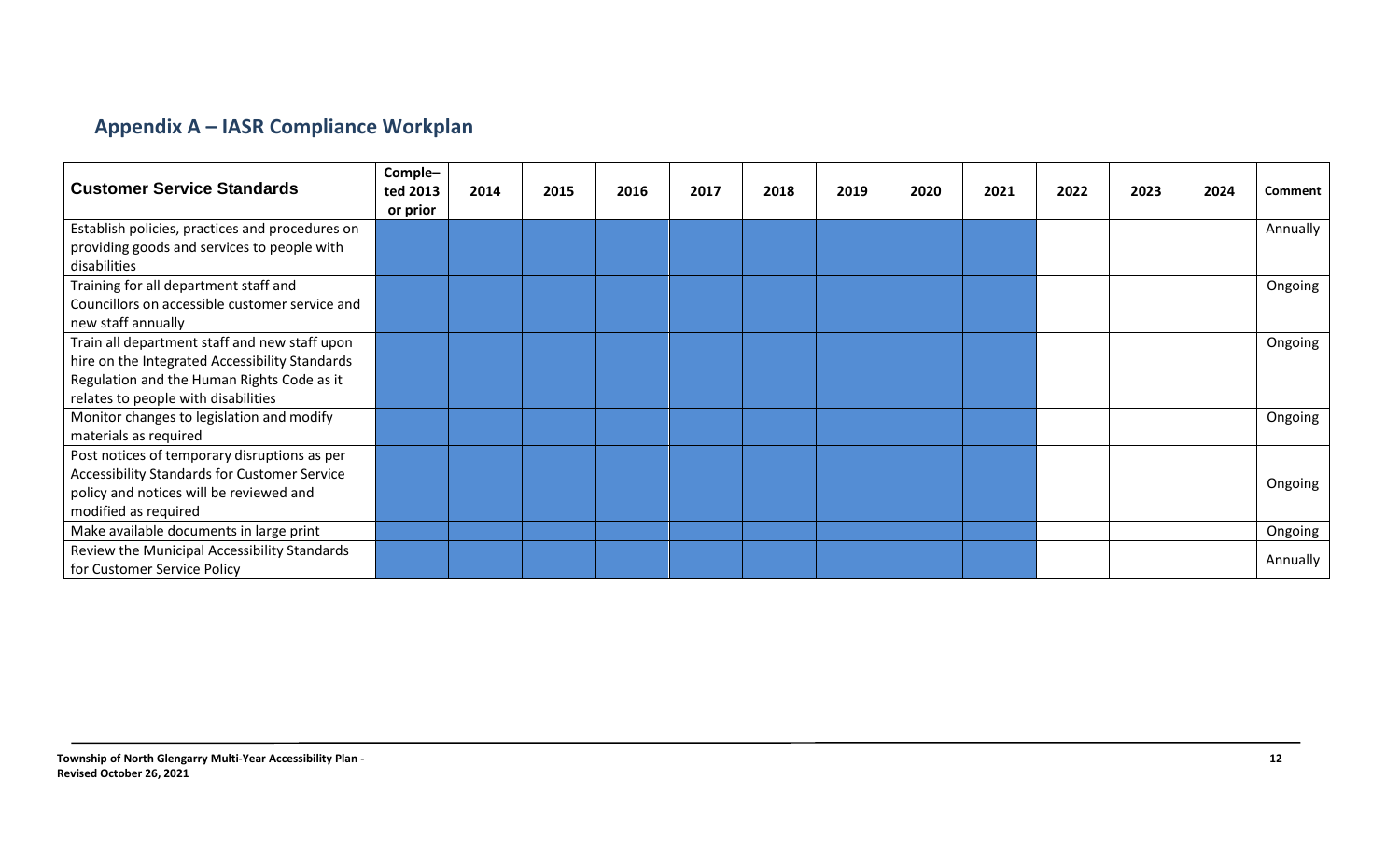<span id="page-12-0"></span>

| <b>Information and Communications</b>            | Comple-<br>ted 2013<br>or prior | 2014 | 2015 | 2016 | 2017 | 2018 | 2019 | 2020 | 2021 | 2022 | 2023 | 2024 | <b>Comment</b> |
|--------------------------------------------------|---------------------------------|------|------|------|------|------|------|------|------|------|------|------|----------------|
| <b>Communication and Information Policy</b>      |                                 |      |      |      |      |      |      |      |      |      |      |      | Annually       |
| Review process to receive feedback from the      |                                 |      |      |      |      |      |      |      |      |      |      |      |                |
| public                                           |                                 |      |      |      |      |      |      |      |      |      |      |      | Annually       |
| Make available documents in large print          |                                 |      |      |      |      |      |      |      |      |      |      |      | Ongoing        |
| Review the Municipal Accessibility Standards     |                                 |      |      |      |      |      |      |      |      |      |      |      |                |
| for Customer Service Policy                      |                                 |      |      |      |      |      |      |      |      |      |      |      | Annually       |
| Post notices of temporary disruptions as per     |                                 |      |      |      |      |      |      |      |      |      |      |      |                |
| Accessibility Standards for Customer Service     |                                 |      |      |      |      |      |      |      |      |      |      |      | Ongoing        |
| policy and notices will be reviewed and          |                                 |      |      |      |      |      |      |      |      |      |      |      |                |
| modified as required                             |                                 |      |      |      |      |      |      |      |      |      |      |      |                |
| The Municipality will continue to invest in      |                                 |      |      |      |      |      |      |      |      |      |      |      |                |
| technology that improves access and              |                                 |      |      |      |      |      |      |      |      |      |      |      | Ongoing        |
| accommodates accessibility needs                 |                                 |      |      |      |      |      |      |      |      |      |      |      |                |
| Monitor changes to legislation and modify        |                                 |      |      |      |      |      |      |      |      |      |      |      | Ongoing        |
| materials as required.                           |                                 |      |      |      |      |      |      |      |      |      |      |      |                |
| Increasing on line availability of forms         |                                 |      |      |      |      |      |      |      |      |      |      |      | Ongoing        |
| Staff training to establish standards for key    |                                 |      |      |      |      |      |      |      |      |      |      |      | Ongoing        |
| words and consistent font on website             |                                 |      |      |      |      |      |      |      |      |      |      |      |                |
| Staff training for forms of social media when    |                                 |      |      |      |      |      |      |      |      |      |      |      | Ongoing        |
| posting on Facebook                              |                                 |      |      |      |      |      |      |      |      |      |      |      |                |
| Website updated to prescribed WCAG AA            |                                 |      |      |      |      |      |      |      |      |      |      |      |                |
| 2018 Municipal Elections conducted via           |                                 |      |      |      |      |      |      |      |      |      |      |      |                |
| Telephone / internet and composite paper         |                                 |      |      |      |      |      |      |      |      |      |      |      |                |
| ballot. An Accessibility Plan was prepared to    |                                 |      |      |      |      |      |      |      |      |      |      |      |                |
| coordinate all accessible elections preparations |                                 |      |      |      |      |      |      |      |      |      |      |      |                |
| Inclusion of information regarding AODA and      |                                 |      |      |      |      |      |      |      |      |      |      |      |                |
| disability issues in orientation provided to new |                                 |      |      |      |      |      |      |      |      |      |      |      |                |
| Council                                          |                                 |      |      |      |      |      |      |      |      |      |      |      |                |
| Review and update the Municipal multi-year       |                                 |      |      |      |      |      |      |      |      |      |      |      | Annually       |
| <b>Accessibility Plan</b>                        |                                 |      |      |      |      |      |      |      |      |      |      |      |                |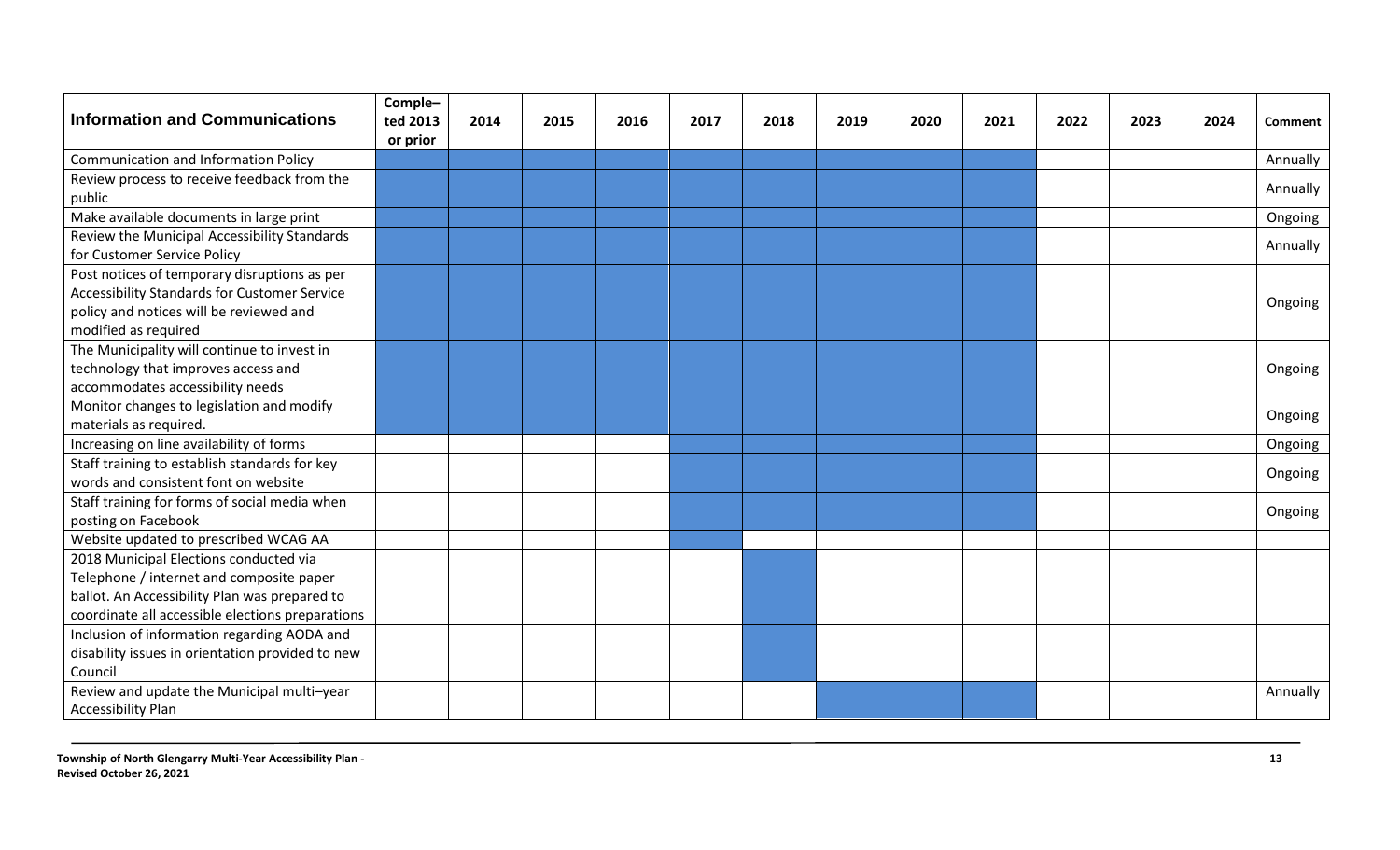| <b>Information and Communications</b><br>(Continued) | Comple-<br>ted 2013<br>or prior | 2014 | 2015 | 2016 | 2017 | 2018 | 2019 | 2020 | 2021 | 2022 | 2023 | 2024 | Comment |
|------------------------------------------------------|---------------------------------|------|------|------|------|------|------|------|------|------|------|------|---------|
| Implementation of e-scribe software for the          |                                 |      |      |      |      |      |      |      |      |      |      |      |         |
| creation of AODA compliant Council and               |                                 |      |      |      |      |      |      |      |      |      |      |      |         |
| Committee agendas and minutes                        |                                 |      |      |      |      |      |      |      |      |      |      |      |         |
| Upgrade computers to Windows 10                      |                                 |      |      |      |      |      |      |      |      |      |      |      |         |
| Search tool added to website                         |                                 |      |      |      |      |      |      |      |      |      |      |      |         |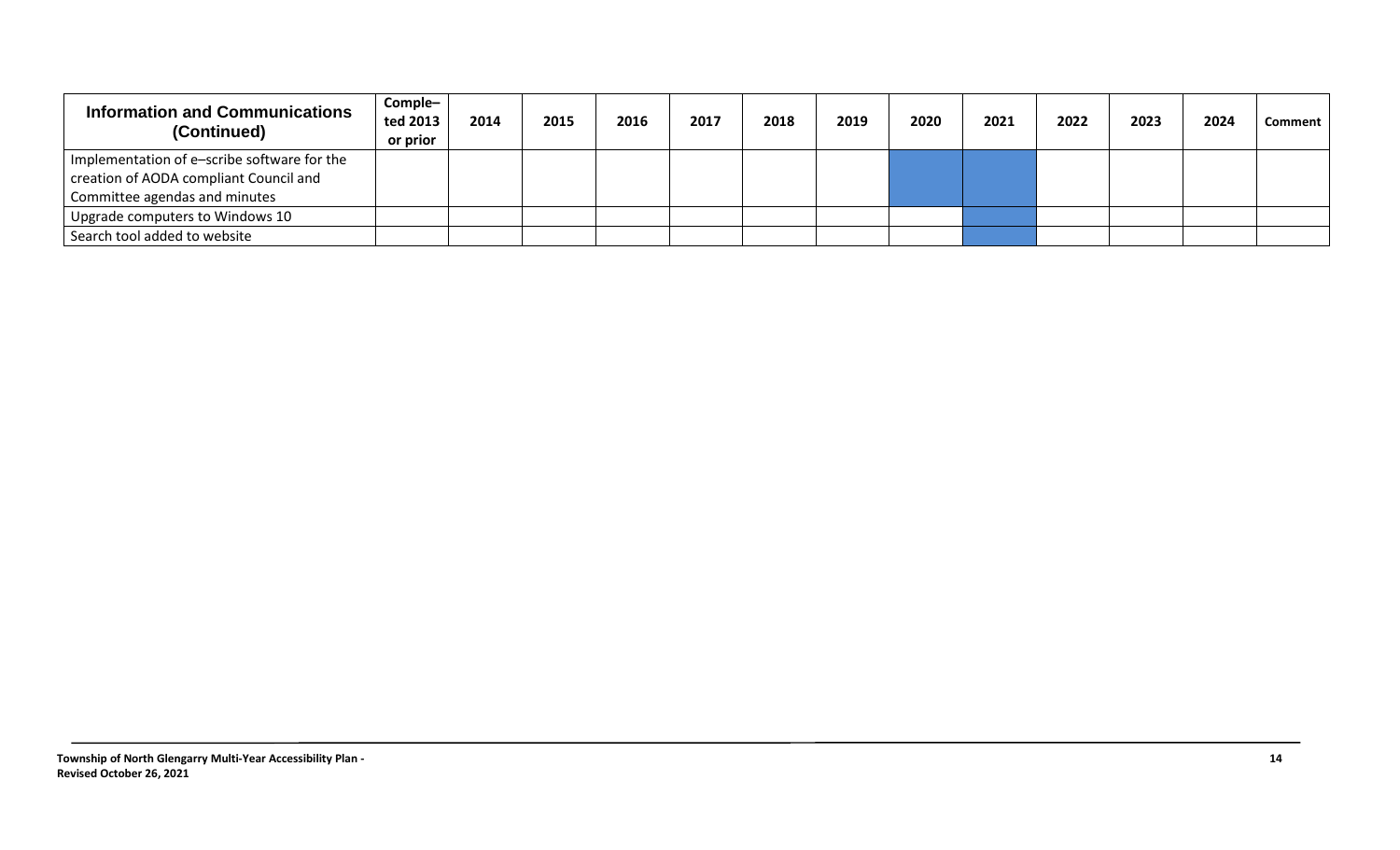<span id="page-14-0"></span>

| <b>Employment</b>                                                                                                             | Comple-<br>ted 2013<br>or prior | 2014 | 2015 | 2016 | 2017 | 2018 | 2019 | 2020 | 2021 | 2022 | 2023 | 2024 | <b>Comment</b> |
|-------------------------------------------------------------------------------------------------------------------------------|---------------------------------|------|------|------|------|------|------|------|------|------|------|------|----------------|
| Review the Municipal Employment Practices<br>Policy                                                                           |                                 |      |      |      |      |      |      |      |      |      |      |      | Annually       |
| Employment advertisement specifies that<br>accommodation is available for job applicants<br>with disabilities                 |                                 |      |      |      |      |      |      |      |      |      |      |      | Ongoing        |
| Develop and review individual employee<br>accommodation plan template for employees<br>with disabilities                      |                                 |      |      |      |      |      |      |      |      |      |      |      | Ongoing        |
| <b>Employee Orientation Checklist includes</b><br>accessibility training                                                      |                                 |      |      |      |      |      |      |      |      |      |      |      | Ongoing        |
| Enhance workplace emergency responses<br>through individualized emergency response<br>information and assistance, as required |                                 |      |      |      |      |      |      |      |      |      |      |      |                |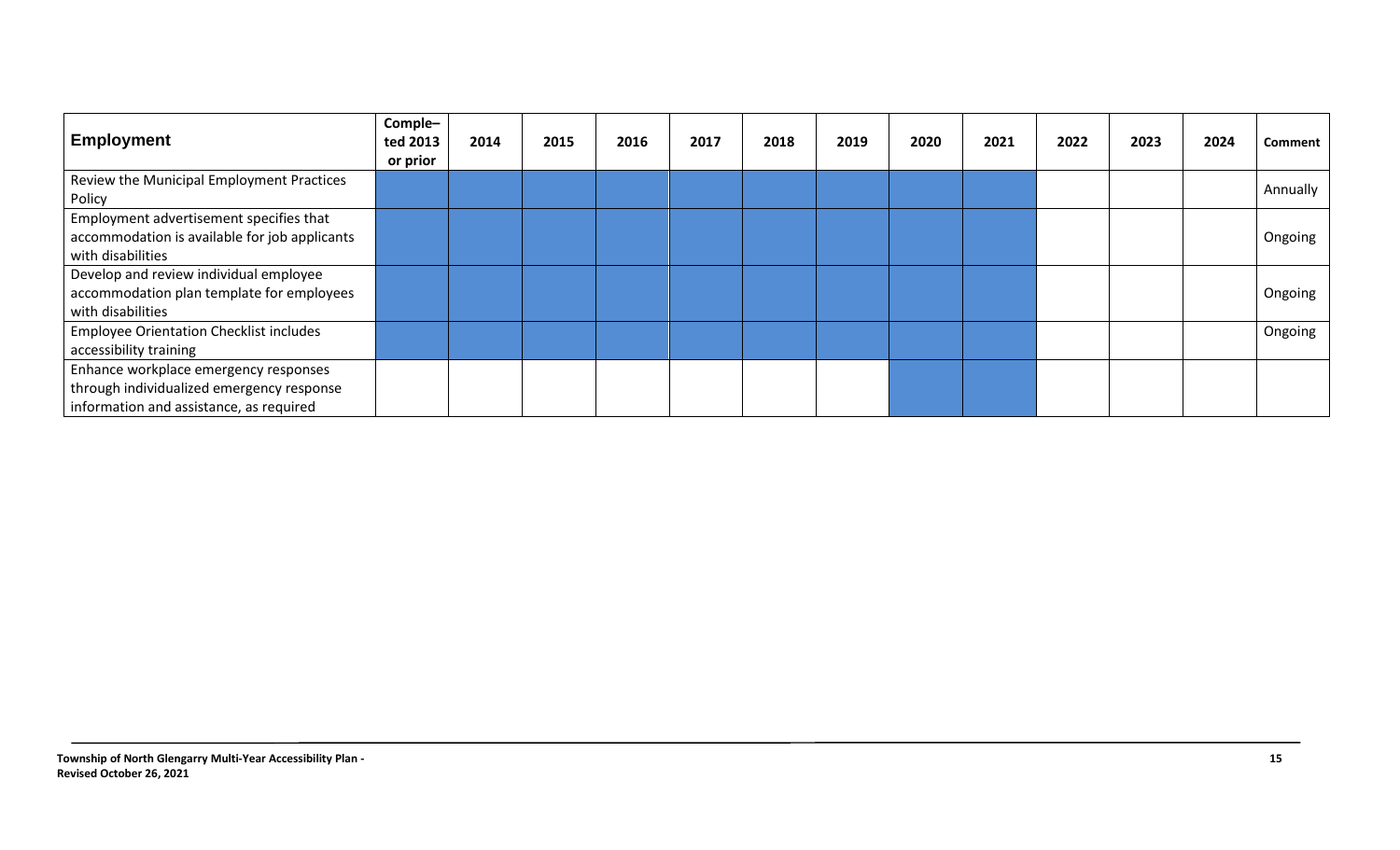<span id="page-15-0"></span>

| <b>Design of Public Spaces</b>                                                                                                      | Comple-<br>ted 2013 | 2014 | 2015 | 2016 | 2017 | 2018 | 2019 | 2020     | 2021 | 2022 | 2023 | 2024 | <b>Comment</b> |
|-------------------------------------------------------------------------------------------------------------------------------------|---------------------|------|------|------|------|------|------|----------|------|------|------|------|----------------|
| 1.<br>Fire Station - Alexandria - No public access - not required to be accessible                                                  | or prior            |      |      |      |      |      |      |          |      |      |      |      |                |
| 2.<br>Fire Station - Apple Hill - No public access - not required to be accessible                                                  |                     |      |      |      |      |      |      |          |      |      |      |      |                |
| 3.                                                                                                                                  |                     |      |      |      |      |      |      |          |      |      |      |      |                |
| Fire Station - Maxville - No public access - not required to be accessible<br><b>Glengarry County Archives - No barriers noted</b>  |                     |      |      |      |      |      |      |          |      |      |      |      |                |
| 4.                                                                                                                                  |                     |      |      |      |      |      |      |          |      |      |      |      |                |
| The Glengarry County Archives, which presently                                                                                      |                     |      |      |      |      |      |      |          |      |      |      |      |                |
| leases space within the Glengarry District High                                                                                     |                     |      |      |      |      |      |      | Targeted |      |      |      |      |                |
| School, has purchased a building in Alexandria                                                                                      |                     |      |      |      |      |      |      | 2020     |      |      |      |      |                |
| that is undergoing refurbishment. Accessibility                                                                                     |                     |      |      |      |      |      |      |          |      |      |      |      |                |
| requirements will be integrated in this project                                                                                     |                     |      |      |      |      |      |      |          |      |      |      |      |                |
| Moved to new building at 28 Kenyon Street                                                                                           |                     |      |      |      |      |      |      |          |      |      |      |      |                |
| East in Alexandria. Building upgrades addressed                                                                                     |                     |      |      |      |      |      |      |          |      |      |      |      |                |
| accessibility to public spaces                                                                                                      |                     |      |      |      |      |      |      |          |      |      |      |      |                |
| 5.<br>Library - Alexandria                                                                                                          |                     |      |      |      |      |      |      |          |      |      |      |      |                |
| <b>Barriers removed</b>                                                                                                             |                     |      |      |      |      |      |      |          |      |      |      |      |                |
| New automatic doors were installed                                                                                                  |                     |      |      |      |      |      |      |          |      |      |      |      |                |
| New commercial grade carpet installed                                                                                               |                     |      |      |      |      |      |      |          |      |      |      |      |                |
| Signage was added to advise that accessible                                                                                         |                     |      |      |      |      |      |      |          |      |      |      |      |                |
| bathroom is available in another location                                                                                           |                     |      |      |      |      |      |      |          |      |      |      |      |                |
| Bathroom demolished and reinstated to meet                                                                                          |                     |      |      |      |      |      |      |          |      |      |      |      |                |
| standards                                                                                                                           |                     |      |      |      |      |      |      |          |      |      |      |      |                |
| New closer installed                                                                                                                |                     |      |      |      |      |      |      |          |      |      |      |      |                |
| 6.<br>Library - Maxville                                                                                                            |                     |      |      |      |      |      |      |          |      |      |      |      |                |
| <b>Barriers removed</b>                                                                                                             |                     |      |      |      |      |      |      |          |      |      |      |      |                |
| Push-button hardware installed on front door                                                                                        |                     |      |      |      |      |      |      |          |      |      |      |      |                |
| Door sill was installed to mitigate door lip                                                                                        |                     |      |      |      |      |      |      |          |      |      |      |      |                |
| 7.<br><b>Office Building - Municipal Office</b>                                                                                     |                     |      |      |      |      |      |      |          |      |      |      |      |                |
| Staff on 2nd floor - no elevator - Physical barrier - removal not feasible but receptionist contacts 2nd floor staff who meets with |                     |      |      |      |      |      |      |          |      |      |      |      |                |
| public in accessible space on ground floor.                                                                                         |                     |      |      |      |      |      |      |          |      |      |      |      |                |
| Office Building - Public Works Office - No barriers noted<br>8.                                                                     |                     |      |      |      |      |      |      |          |      |      |      |      |                |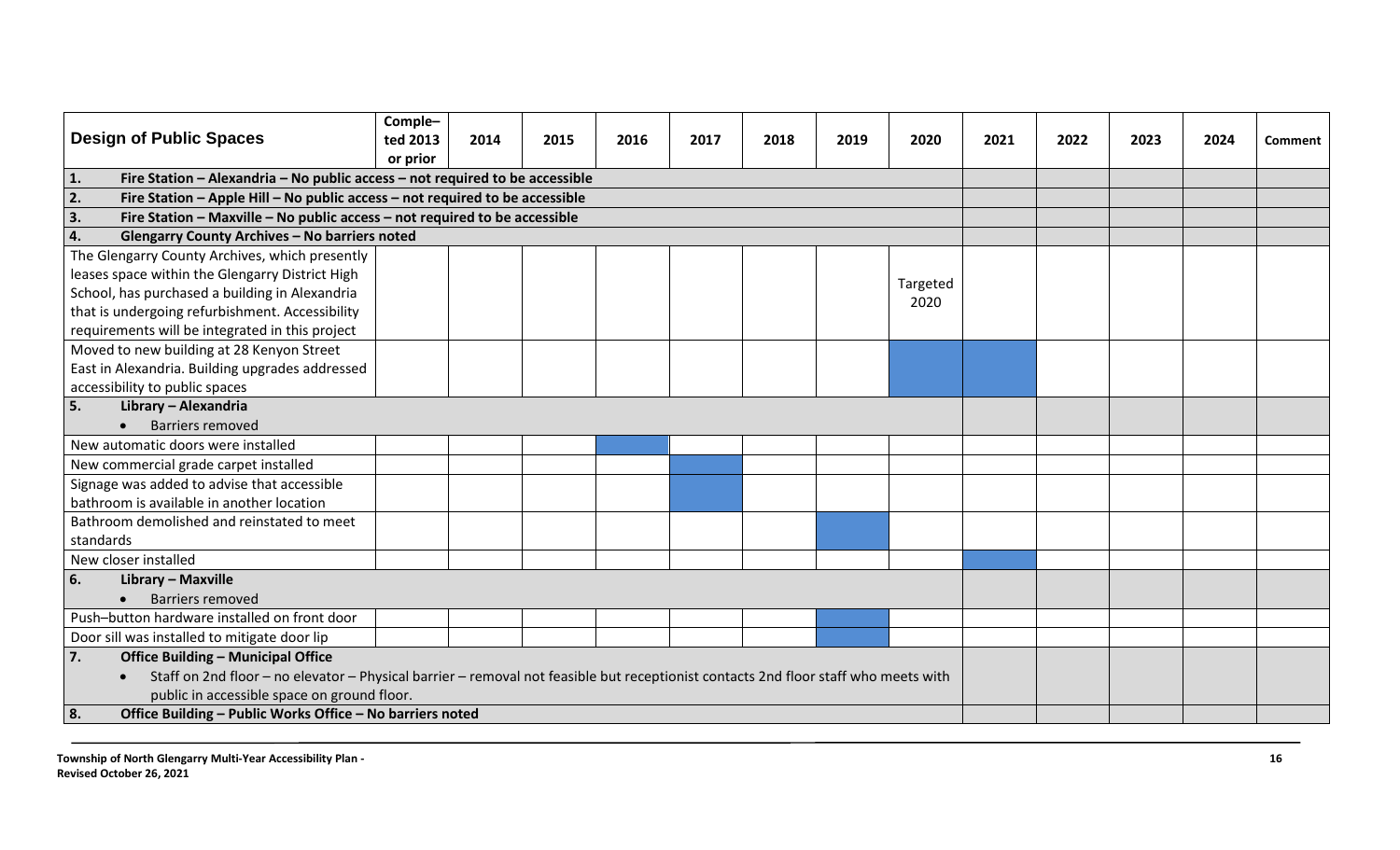| <b>Design of Public Spaces (Continued)</b>                     | Comple-<br>ted 2013 | 2014 | 2015 | 2016 | 2017 | 2018 | 2019 | 2020 | 2021 | 2022 | 2023 | 2024 | Comment |
|----------------------------------------------------------------|---------------------|------|------|------|------|------|------|------|------|------|------|------|---------|
|                                                                | or prior            |      |      |      |      |      |      |      |      |      |      |      |         |
| 9.<br>Park - Apple Blossom Park - No barriers noted            |                     |      |      |      |      |      |      |      |      |      |      |      |         |
| Older playground equipment was refurbished                     |                     |      |      |      |      |      |      |      |      |      |      |      |         |
| and reconfigured to increase accessibility and                 |                     |      |      |      |      |      |      |      |      |      |      |      |         |
| remove barriers                                                |                     |      |      |      |      |      |      |      |      |      |      |      |         |
| Park - Clark-MacIntosh Park - No barriers noted<br>10.         |                     |      |      |      |      |      |      |      |      |      |      |      |         |
| New playground equipment was installed and                     |                     |      |      |      |      |      |      |      |      |      |      |      |         |
| old equipment refurbished and reconfigured to                  |                     |      |      |      |      |      |      |      |      |      |      |      |         |
| increase accessibility and remove barriers                     |                     |      |      |      |      |      |      |      |      |      |      |      |         |
| Park - Dalkeith Community Hall Park - No barriers noted<br>11. |                     |      |      |      |      |      |      |      |      |      |      |      |         |
| New playground equipment was installed and                     |                     |      |      |      |      |      |      |      |      |      |      |      |         |
| configured to increase accessibility and remove                |                     |      |      |      |      |      |      |      |      |      |      |      |         |
| barriers                                                       |                     |      |      |      |      |      |      |      |      |      |      |      |         |
| Park - Dunvegan Park - No barriers noted<br>12.                |                     |      |      |      |      |      |      |      |      |      |      |      |         |
| New playground equipment was installed and                     |                     |      |      |      |      |      |      |      |      |      |      |      |         |
| old equipment refurbished and reconfigured to                  |                     |      |      |      |      |      |      |      |      |      |      |      |         |
| increase accessibility and remove barriers                     |                     |      |      |      |      |      |      |      |      |      |      |      |         |
| Park - Glen Robertson Park - No barriers noted<br>13.          |                     |      |      |      |      |      |      |      |      |      |      |      |         |
| New playground equipment was installed and                     |                     |      |      |      |      |      |      |      |      |      |      |      |         |
| old equipment refurbished and reconfigured to                  |                     |      |      |      |      |      |      |      |      |      |      |      |         |
| increase accessibility and remove barriers                     |                     |      |      |      |      |      |      |      |      |      |      |      |         |
| Park - Island Park - No barriers noted<br>14.                  |                     |      |      |      |      |      |      |      |      |      |      |      |         |
| New sidewalk was installed to increase access                  |                     |      |      |      |      |      |      |      |      |      |      |      |         |
| to public beach and splash pad                                 |                     |      |      |      |      |      |      |      |      |      |      |      |         |
| Cement pads poured to allow wheel chairs to                    |                     |      |      |      |      |      |      |      |      |      |      |      |         |
| be alongside individuals sitting on park benches               |                     |      |      |      |      |      |      |      |      |      |      |      |         |
| Cement pad was poured under Gazebo 1                           |                     |      |      |      |      |      |      |      |      |      |      |      |         |
| Accessible outdoor exercise equipment was                      |                     |      |      |      |      |      |      |      |      |      |      |      |         |
| installed in partnership with Glengarry                        |                     |      |      |      |      |      |      |      |      |      |      |      |         |
| <b>Community Living</b>                                        |                     |      |      |      |      |      |      |      |      |      |      |      |         |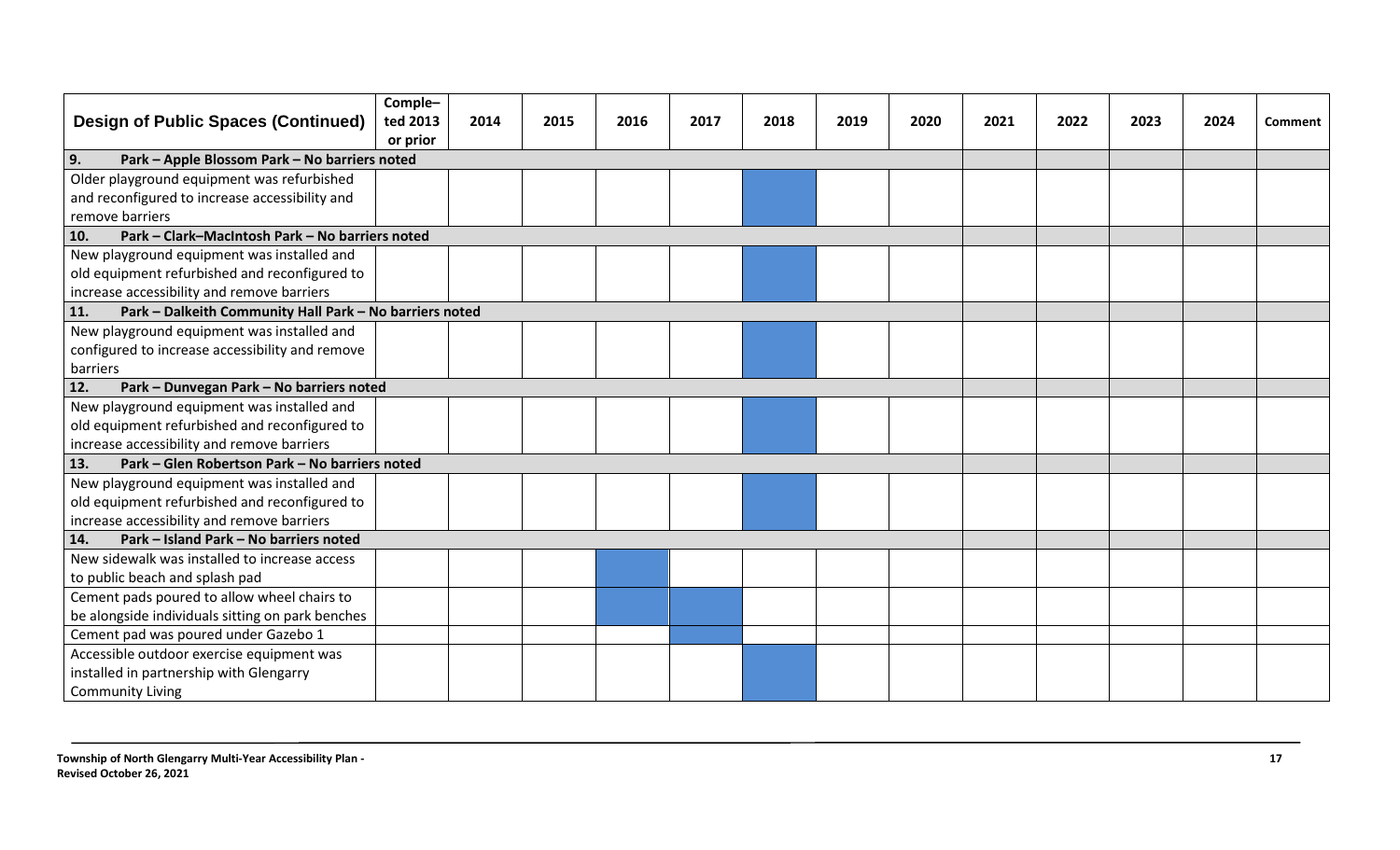| <b>Design of Public Spaces (Continued)</b>                     | Comple-<br>ted 2013<br>or prior | 2014 | 2015 | 2016 | 2017 | 2018 | 2019 | 2020 | 2021 | 2022 | 2023 | 2024 | <b>Comment</b> |
|----------------------------------------------------------------|---------------------------------|------|------|------|------|------|------|------|------|------|------|------|----------------|
| Footpaths were remove and re-asphalted to a                    |                                 |      |      |      |      |      |      |      |      |      |      |      |                |
| width of 3 metres to accommodate users                         |                                 |      |      |      |      |      |      |      |      |      |      |      |                |
| Cement pad was poured under Gazebo 2                           |                                 |      |      |      |      |      |      |      |      |      |      |      |                |
| Accessible picnic tables were purchased over                   |                                 |      |      |      |      |      |      |      |      |      |      |      |                |
| several years for the Park                                     |                                 |      |      |      |      |      |      |      |      |      |      |      |                |
| Playground equipment was rehabilitated to                      |                                 |      |      |      |      |      |      |      |      |      |      |      |                |
| remove barriers                                                |                                 |      |      |      |      |      |      |      |      |      |      |      |                |
| New ramp installed for toddler play structure                  |                                 |      |      |      |      |      |      |      |      |      |      |      |                |
| 15.<br>Park - King George Park - No barriers noted             |                                 |      |      |      |      |      |      |      |      |      |      |      |                |
| Perimeter pathways were paved with stone-                      |                                 |      |      |      |      |      |      |      |      |      |      |      |                |
| dust                                                           |                                 |      |      |      |      |      |      |      |      |      |      |      |                |
| Park was leveled to flatten and areas grassed to               |                                 |      |      |      |      |      |      |      |      |      |      |      |                |
| increase accessibility                                         |                                 |      |      |      |      |      |      |      |      |      |      |      |                |
| Park - Maxville Sports Complex Park - No barriers noted<br>16. |                                 |      |      |      |      |      |      |      |      |      |      |      |                |
| New playground equipment was installed and                     |                                 |      |      |      |      |      |      |      |      |      |      |      |                |
| old equipment refurbished and reconfigured to                  |                                 |      |      |      |      |      |      |      |      |      |      |      |                |
| increase accessibility and remove barriers                     |                                 |      |      |      |      |      |      |      |      |      |      |      |                |
| New ramp was built which now allows for                        |                                 |      |      |      |      |      |      |      |      |      |      |      |                |
| easier outside access to bleachers and players                 |                                 |      |      |      |      |      |      |      |      |      |      |      |                |
| change rooms                                                   |                                 |      |      |      |      |      |      |      |      |      |      |      |                |
| Park - Mill Square Parkette - No barriers noted<br>17.         |                                 |      |      |      |      |      |      |      |      |      |      |      |                |
| Accessible outdoor furniture                                   |                                 |      |      |      |      |      |      |      |      |      |      |      |                |
| Crosswalk with audible pedestrian crossing                     |                                 |      |      |      |      |      |      |      |      |      |      |      |                |
| controls on Main Street                                        |                                 |      |      |      |      |      |      |      |      |      |      |      |                |
| Accessible sidewalk bump-out on north side of                  |                                 |      |      |      |      |      |      |      |      |      |      |      |                |
| Mill Square Street                                             |                                 |      |      |      |      |      |      |      |      |      |      |      |                |
| Accessible sidewalk bump-out on south side of                  |                                 |      |      |      |      |      |      |      |      |      |      |      |                |
| Mill Square Street                                             |                                 |      |      |      |      |      |      |      |      |      |      |      |                |
| Park - Centennial Park in Maxville - No barriers noted<br>18.  |                                 |      |      |      |      |      |      |      |      |      |      |      |                |
| New accessible picnic tables were ordered                      |                                 |      |      |      |      |      |      |      |      |      |      |      |                |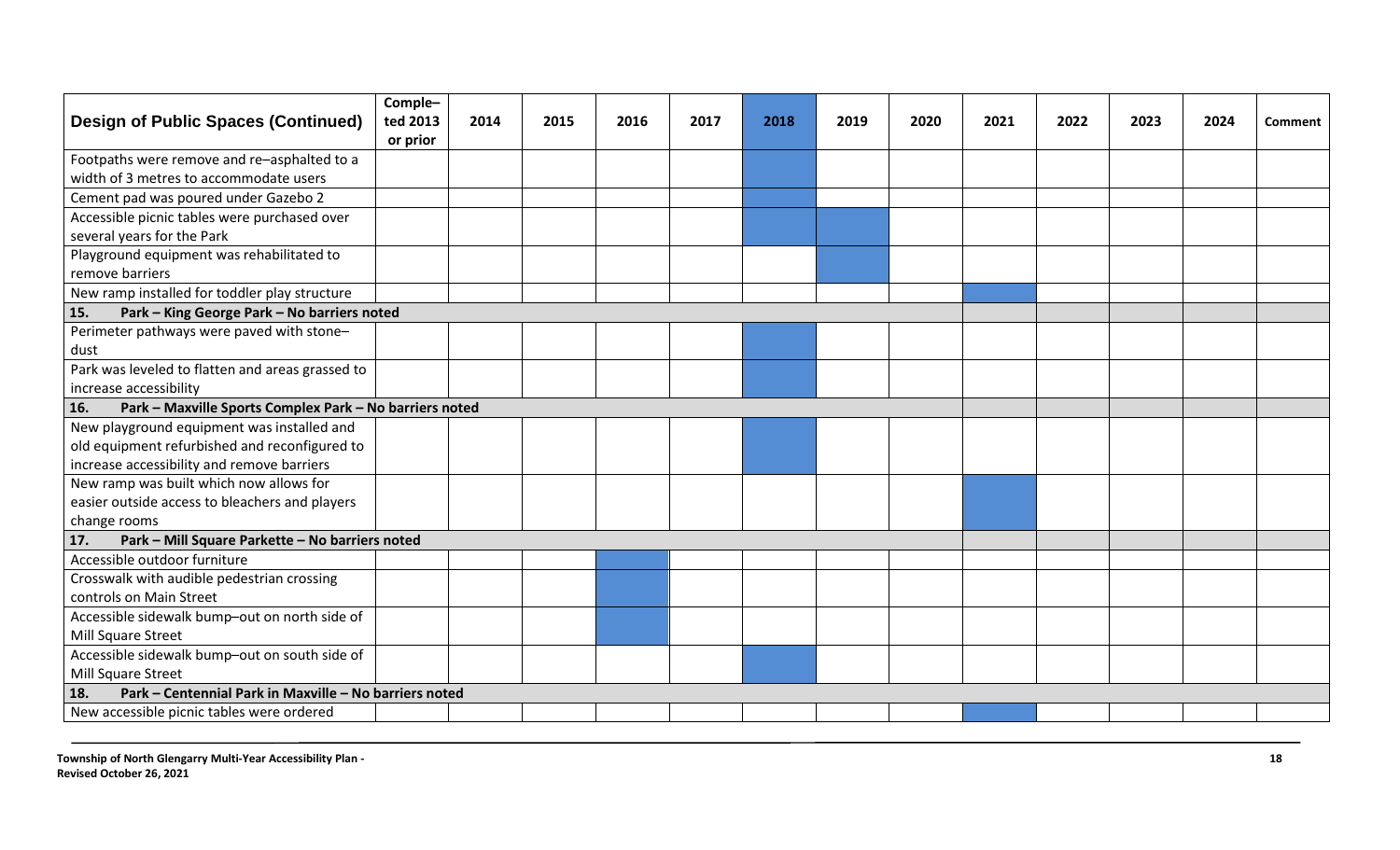|              | <b>Design of Public Spaces (Continued)</b>                                                                                 | Comple-<br>ted 2013<br>or prior | 2014 | 2015 | 2016 | 2017 | 2018 | 2019 | 2020 | 2021 | 2022 | 2023 | 2024 | <b>Comment</b> |
|--------------|----------------------------------------------------------------------------------------------------------------------------|---------------------------------|------|------|------|------|------|------|------|------|------|------|------|----------------|
| 19.          | Public Works - Sewage Lift Stations - No public access - not required to be accessible                                     |                                 |      |      |      |      |      |      |      |      |      |      |      |                |
| 20.          | Public Works - Shops - No public access - not required to be accessible                                                    |                                 |      |      |      |      |      |      |      |      |      |      |      |                |
| 21.          | Public Works - Water Treatment Plant - No public access - not required to be accessible                                    |                                 |      |      |      |      |      |      |      |      |      |      |      |                |
| 22.          | Public Works - RARE Recycling Plant - No public access but on occasion public that requires assistance access the building |                                 |      |      |      |      |      |      |      |      |      |      |      |                |
|              | Signage was installed in parking area advising                                                                             |                                 |      |      |      |      |      |      |      |      |      |      |      |                |
|              | patron to call to request vehicle-side assistance                                                                          |                                 |      |      |      |      |      |      |      |      |      |      |      |                |
|              | from an attendant                                                                                                          |                                 |      |      |      |      |      |      |      |      |      |      |      |                |
|              | Entrance not equipped with automatic door                                                                                  |                                 |      |      |      |      |      |      |      |      |      |      |      | T.B.D.         |
|              | Washroom not conforming                                                                                                    |                                 |      |      |      |      |      |      |      |      |      |      |      | T.B.D.         |
| 23.          | Recreation Building - Apple Hill Community Centre                                                                          |                                 |      |      |      |      |      |      |      |      |      |      |      |                |
|              | <b>Barriers removed</b><br>$\bullet$                                                                                       |                                 |      |      |      |      |      |      |      |      |      |      |      |                |
|              | Push-button hardware installed on front door                                                                               |                                 |      |      |      |      |      |      |      |      |      |      |      |                |
|              | Door sill was installed to mitigate door lip                                                                               |                                 |      |      |      |      |      |      |      |      |      |      |      |                |
| 24.          | Recreation Building - Dalkeith Community Centre                                                                            |                                 |      |      |      |      |      |      |      |      |      |      |      |                |
|              | Barriers removed                                                                                                           |                                 |      |      |      |      |      |      |      |      |      |      |      |                |
|              | Ramp was installed                                                                                                         |                                 |      |      |      |      |      |      |      |      |      |      |      |                |
|              | New automatic doors were installed                                                                                         |                                 |      |      |      |      |      |      |      |      |      |      |      |                |
| 25.          | Recreation Building - Dunvegan Community Centre                                                                            |                                 |      |      |      |      |      |      |      |      |      |      |      |                |
|              | <b>Barriers removed</b>                                                                                                    |                                 |      |      |      |      |      |      |      |      |      |      |      |                |
|              | The ramp was rebuilt to meet accessibility                                                                                 |                                 |      |      |      |      |      |      |      |      |      |      |      |                |
| requirements |                                                                                                                            |                                 |      |      |      |      |      |      |      |      |      |      |      |                |
|              | Bathroom was demolished and rebuilt to meet                                                                                |                                 |      |      |      |      |      |      |      |      |      |      |      |                |
|              | accessibility standards                                                                                                    |                                 |      |      |      |      |      |      |      |      |      |      |      |                |
|              | Hall entrance was renovated to remove                                                                                      |                                 |      |      |      |      |      |      |      |      |      |      |      |                |
| barriers     |                                                                                                                            |                                 |      |      |      |      |      |      |      |      |      |      |      |                |
| 26.          | Recreation Building - Glen Robertson Community Centre                                                                      |                                 |      |      |      |      |      |      |      |      |      |      |      |                |
|              | Barriers removed                                                                                                           |                                 |      |      |      |      |      |      |      |      |      |      |      |                |
|              | New automatic doors were installed                                                                                         |                                 |      |      |      |      |      |      |      |      |      |      |      |                |
|              | Door sill was installed to mitigate door lip                                                                               |                                 |      |      |      |      |      |      |      |      |      |      |      |                |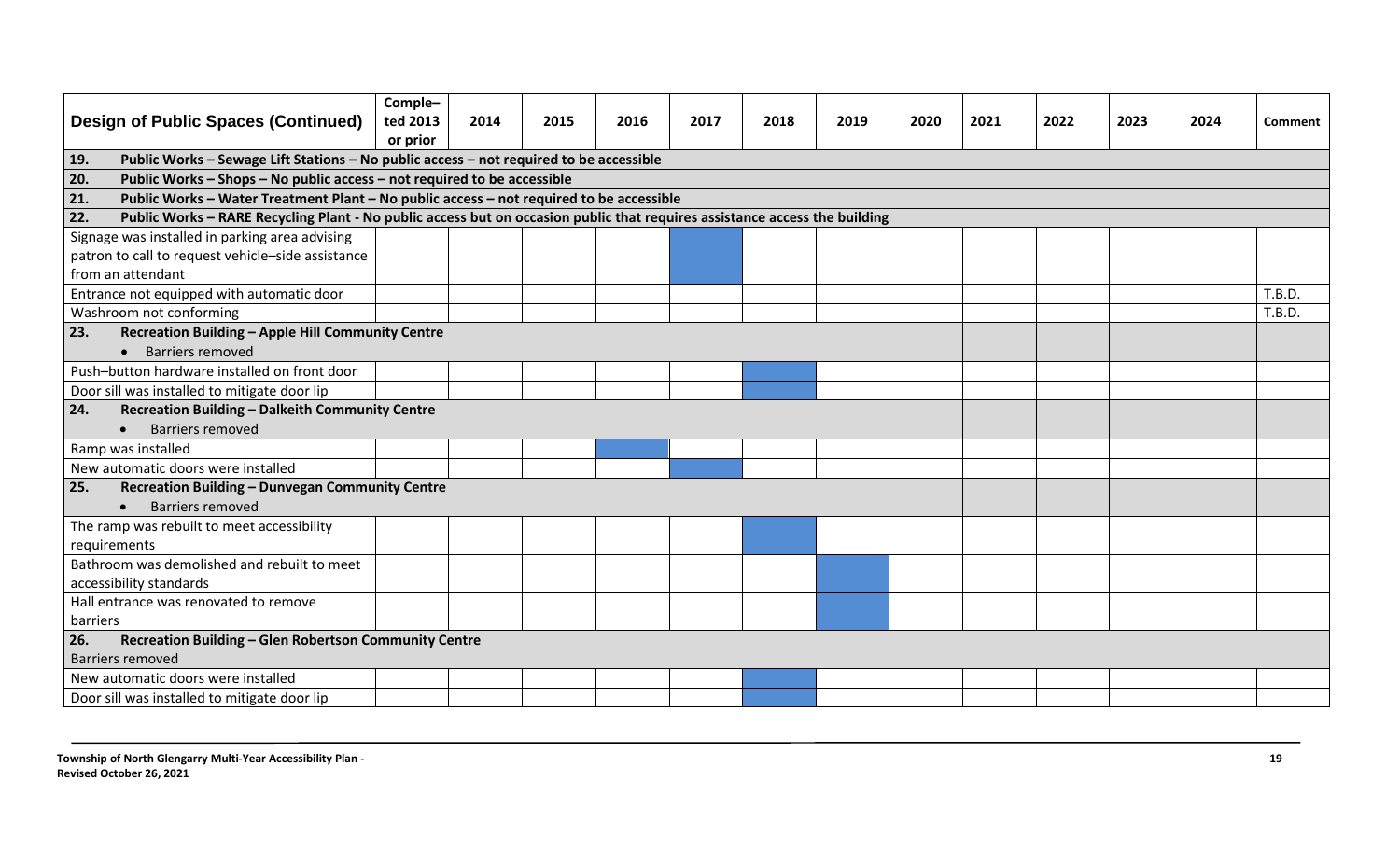| <b>Design of Public Spaces (Continued)</b>                         | Comple-<br>ted 2013 | 2014 | 2015 | 2016 | 2017 | 2018 | 2019 | 2020 | 2021 | 2022 | 2023 | 2024 | <b>Comment</b> |
|--------------------------------------------------------------------|---------------------|------|------|------|------|------|------|------|------|------|------|------|----------------|
|                                                                    | or prior            |      |      |      |      |      |      |      |      |      |      |      |                |
| <b>Recreation Building - Glengarry Sports Palace</b><br>27.        |                     |      |      |      |      |      |      |      |      |      |      |      |                |
| Yellow paint strips added to the edge of stairs<br>in viewing area |                     |      |      |      |      |      |      |      |      |      |      |      |                |
|                                                                    |                     |      |      |      |      |      |      |      |      |      |      |      |                |
| New automatic doors added to the Glengarry                         |                     |      |      |      |      |      |      |      |      |      |      |      |                |
| Sports Palace Entrance and Lobby                                   |                     |      |      |      |      |      |      |      |      |      |      |      |                |
| Directional signage for elevator access was<br>installed           |                     |      |      |      |      |      |      |      |      |      |      |      |                |
|                                                                    |                     |      |      |      |      |      |      |      |      |      |      |      |                |
| Ramp on north side of building to facilitate                       |                     |      |      |      |      |      |      |      |      |      |      |      |                |
| access to elevator                                                 |                     |      |      |      |      |      |      |      |      |      |      |      |                |
| Accessible signage with braille installed in the                   |                     |      |      |      |      |      |      |      |      |      |      |      |                |
| <b>Glengarry Sports Palace</b>                                     |                     |      |      |      |      |      |      |      |      |      |      |      |                |
| Elevator<br>$\bullet$                                              |                     |      |      |      |      |      |      |      |      |      |      |      |                |
| 2 <sup>nd</sup> floor Community Hall sign                          |                     |      |      |      |      |      |      |      |      |      |      |      |                |
| Lobby & washroom signs<br>$\bullet$                                |                     |      |      |      |      |      |      |      |      |      |      |      |                |
| Elevator door decal to clearly identify this door                  |                     |      |      |      |      |      |      |      |      |      |      |      |                |
| Accessible outdoor picnic table was installed                      |                     |      |      |      |      |      |      |      |      |      |      |      |                |
| between the Glengarry Sports Palace and the                        |                     |      |      |      |      |      |      |      |      |      |      |      |                |
| Alexandria Library                                                 |                     |      |      |      |      |      |      |      |      |      |      |      |                |
| New commercial grade carpet installed in the                       |                     |      |      |      |      |      |      |      |      |      |      |      |                |
| Glengarry Sports Palace's Board Room                               |                     |      |      |      |      |      |      |      |      |      |      |      |                |
| New versatile board room tables                                    |                     |      |      |      |      |      |      |      |      |      |      |      |                |
| Accessible sidewalk was poured at the front of                     |                     |      |      |      |      |      |      |      |      |      |      |      |                |
| the Glengarry Sports Palace between the lobby                      |                     |      |      |      |      |      |      |      |      |      |      |      |                |
| entrance and the Alexandria Library                                |                     |      |      |      |      |      |      |      |      |      |      |      |                |
| Viewing area - Physical - patrons in wheelchair                    |                     |      |      |      |      |      |      |      |      |      |      |      | Targeted       |
| have difficulty viewing ice surface                                |                     |      |      |      |      |      |      |      |      |      |      |      | 2022           |
| Change rooms - Physical - change room doors                        |                     |      |      |      |      |      |      |      |      |      |      |      | Targeted       |
| do not meet minimum width                                          |                     |      |      |      |      |      |      |      |      |      |      |      | 2022           |
| Showers - Physical - shower space does not                         |                     |      |      |      |      |      |      |      |      |      |      |      | Targeted       |
| meet minimum requirements                                          |                     |      |      |      |      |      |      |      |      |      |      |      | 2022           |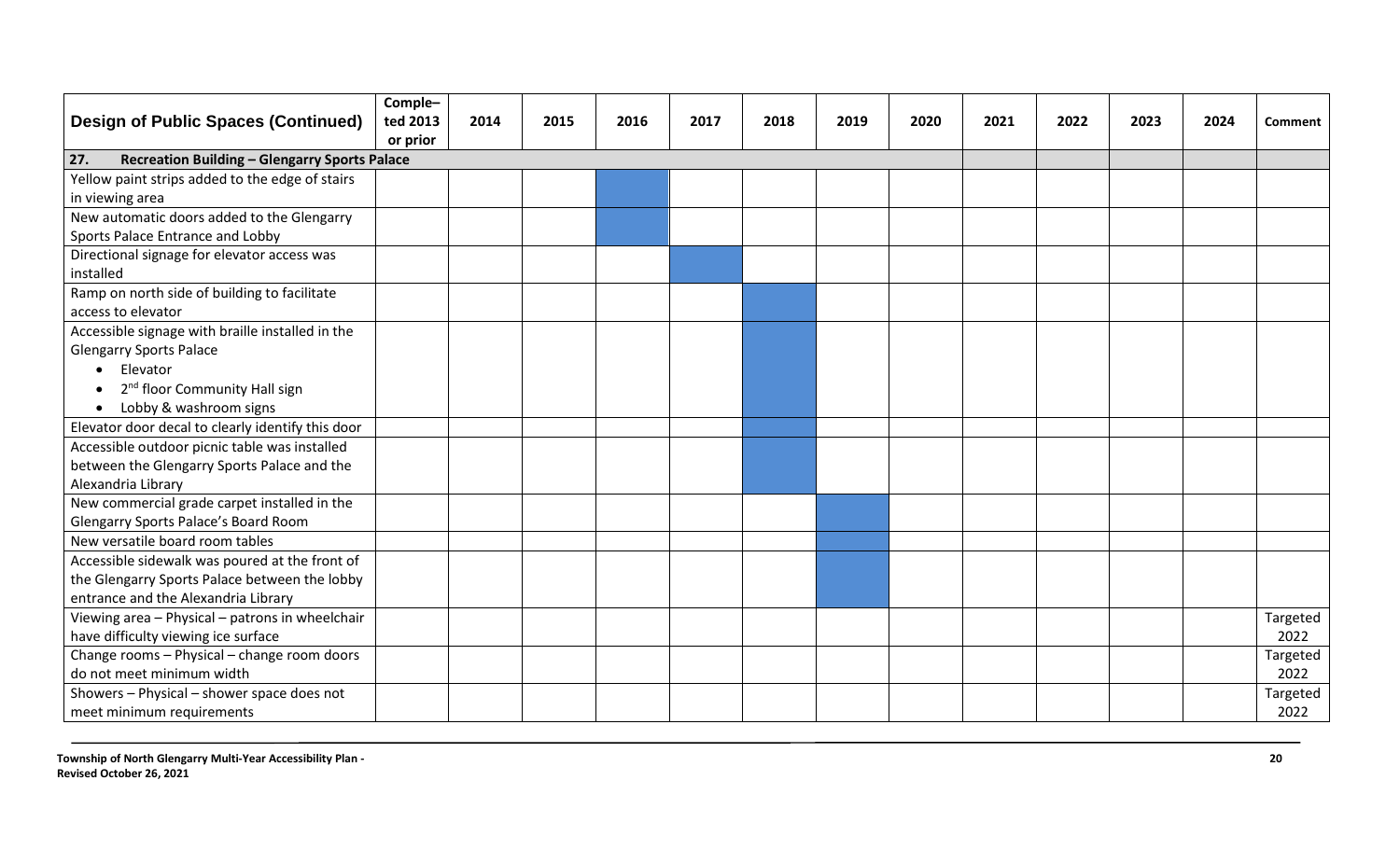| <b>Design of Public Spaces (Continued)</b>                                                                         | Comple-<br>ted 2013 | 2014 | 2015 | 2016 | 2017 | 2018 | 2019 | 2020 | 2021 | 2022 | 2023 | 2024 | Comment  |
|--------------------------------------------------------------------------------------------------------------------|---------------------|------|------|------|------|------|------|------|------|------|------|------|----------|
| or prior<br>Recreation Building - Island Park (Sandfield Centre & Gary Shepherd Hall) - No barriers noted<br>28.   |                     |      |      |      |      |      |      |      |      |      |      |      |          |
| Side door parking was created at the Sandfield                                                                     |                     |      |      |      |      |      |      |      |      |      |      |      |          |
| Centre to create closer accessible parking area                                                                    |                     |      |      |      |      |      |      |      |      |      |      |      |          |
| Asphalted area was widened at North building                                                                       |                     |      |      |      |      |      |      |      |      |      |      |      |          |
| façade to facilitate entrance into the building                                                                    |                     |      |      |      |      |      |      |      |      |      |      |      |          |
|                                                                                                                    |                     |      |      |      |      |      |      |      |      |      |      |      |          |
| Sinks were installed that increase clearance                                                                       |                     |      |      |      |      |      |      |      |      |      |      |      |          |
| area in bathrooms                                                                                                  |                     |      |      |      |      |      |      |      |      |      |      |      |          |
| Recreation Building - Maxville & District Sports Complex<br>29.                                                    |                     |      |      |      |      |      |      |      |      |      |      |      |          |
| Uneven flooring in the Community Hall was                                                                          |                     |      |      |      |      |      |      |      |      |      |      |      |          |
| replaced                                                                                                           |                     |      |      |      |      |      |      |      |      |      |      |      |          |
| LED lighting was replaced on the                                                                                   |                     |      |      |      |      |      |      |      |      |      |      |      |          |
| track/turf/court area to increase illumination                                                                     |                     |      |      |      |      |      |      |      |      |      |      |      |          |
| New doors leading into the Community Hall to                                                                       |                     |      |      |      |      |      |      |      |      |      |      |      |          |
| allow for wider mobility devices                                                                                   |                     |      |      |      |      |      |      |      |      |      |      |      |          |
| Sinks were installed to increase clearance area                                                                    |                     |      |      |      |      |      |      |      |      |      |      |      |          |
| in bathrooms                                                                                                       |                     |      |      |      |      |      |      |      |      |      |      |      |          |
| Change rooms and Showers do not meet                                                                               |                     |      |      |      |      |      |      |      |      |      |      |      | Targeted |
| minimum width requirements - Physical -                                                                            |                     |      |      |      |      |      |      |      |      |      |      |      | 2023     |
| major renovations required                                                                                         |                     |      |      |      |      |      |      |      |      |      |      |      |          |
| Recreation Building - Glengarry Indoor Sports Complex (Tim Horton's Indoor Soccer Dome) - No barriers noted<br>30. |                     |      |      |      |      |      |      |      |      |      |      |      |          |
| New tiling installed in lobby, change areas and                                                                    |                     |      |      |      |      |      |      |      |      |      |      |      |          |
| bathrooms to prevent trip hazards                                                                                  |                     |      |      |      |      |      |      |      |      |      |      |      |          |
| LED lighting was added to bathroom and                                                                             |                     |      |      |      |      |      |      |      |      |      |      |      |          |
| change areas to increase illumination                                                                              |                     |      |      |      |      |      |      |      |      |      |      |      |          |
| <b>OTHER INFRASTRUCTURE</b><br>31.                                                                                 |                     |      |      |      |      |      |      |      |      |      |      |      |          |
| Sidewalk implementation plan<br>$\bullet$                                                                          |                     |      |      |      |      |      |      |      |      |      |      |      |          |
| In accordance with the Township's sidewalk                                                                         |                     |      |      |      |      |      |      |      |      |      |      |      |          |
| plan, old sidewalks were replaced on Glen                                                                          |                     |      |      |      |      |      |      |      |      |      |      |      |          |
| Robertson' Main Street and reinstated with                                                                         |                     |      |      |      |      |      |      |      |      |      |      |      |          |
| accessible curb ramps                                                                                              |                     |      |      |      |      |      |      |      |      |      |      |      |          |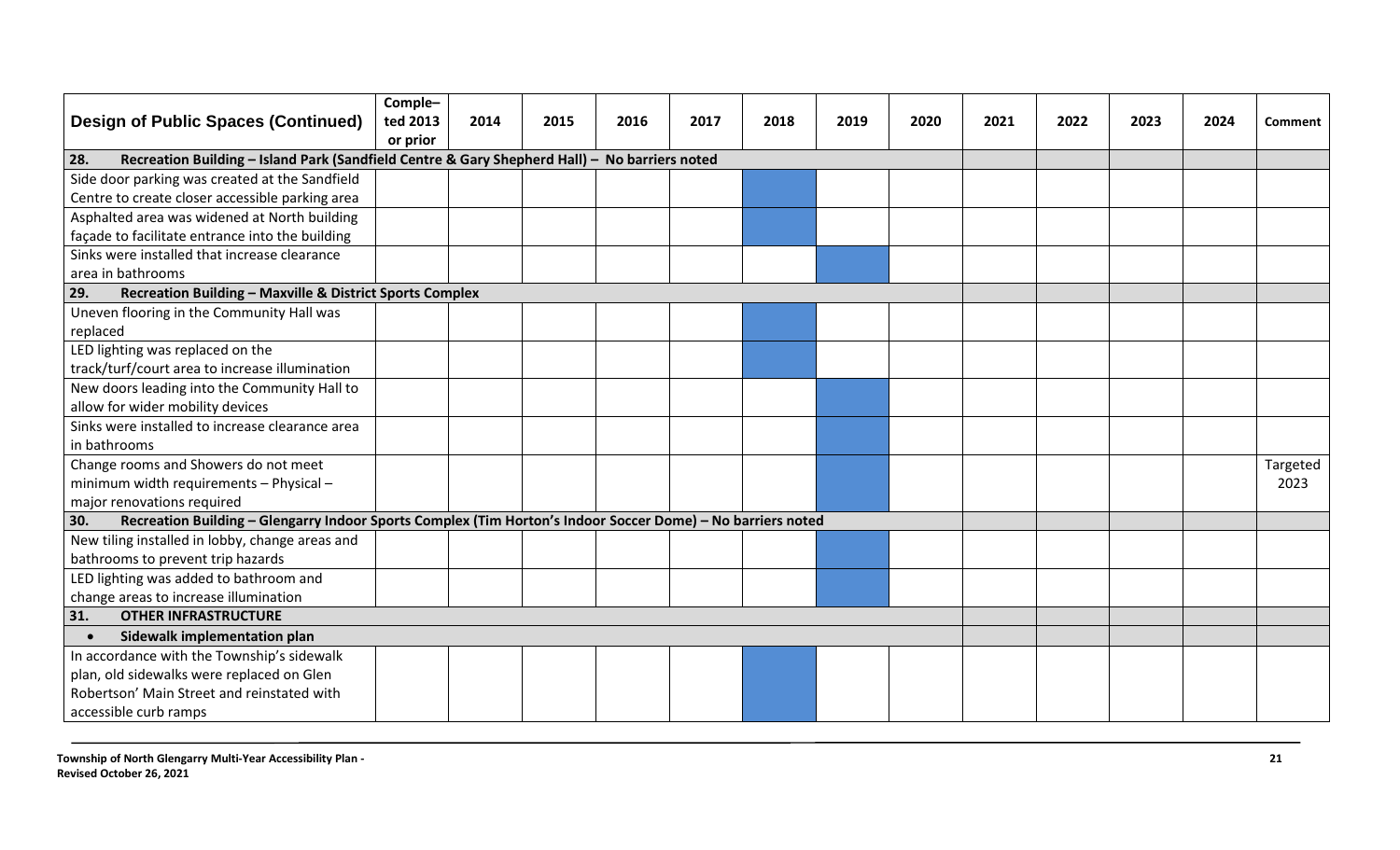| <b>Design of Public Spaces (Continued)</b>     | Comple-<br>ted 2013<br>or prior | 2014 | 2015 | 2016 | 2017 | 2018 | 2019 | 2020 | 2021 | 2022 | 2023 | 2024 | <b>Comment</b> |
|------------------------------------------------|---------------------------------|------|------|------|------|------|------|------|------|------|------|------|----------------|
| Newly poured sidewalks that include accessible |                                 |      |      |      |      |      |      |      |      |      |      |      |                |
| curb ramps as part of the Maxville Water       |                                 |      |      |      |      |      |      |      |      |      |      |      |                |
| Project at locations such as the King George   |                                 |      |      |      |      |      |      |      |      |      |      |      |                |
| Park, the Maxville Manor, the local elementary |                                 |      |      |      |      |      |      |      |      |      |      |      |                |
| school, the curling club and the fair grounds  |                                 |      |      |      |      |      |      |      |      |      |      |      |                |
| Review of design guidelines for public spaces  |                                 |      |      |      |      |      |      |      |      |      |      |      |                |
| Review processes for inclusion of accessible   |                                 |      |      |      |      |      |      |      |      |      |      |      | Ongoing        |
| elements in public spaces                      |                                 |      |      |      |      |      |      |      |      |      |      |      |                |
| Monitor changes to legislation and modify      |                                 |      |      |      |      |      |      |      |      |      |      |      |                |
| materials as required                          |                                 |      |      |      |      |      |      |      |      |      |      |      | Ongoing        |
| Review possible locations                      |                                 |      |      |      |      |      |      |      |      |      |      |      | Ongoing        |
| Review signage in public locations to include  |                                 |      |      |      |      |      |      |      |      |      |      |      | Ongoing        |
| reflective components                          |                                 |      |      |      |      |      |      |      |      |      |      |      |                |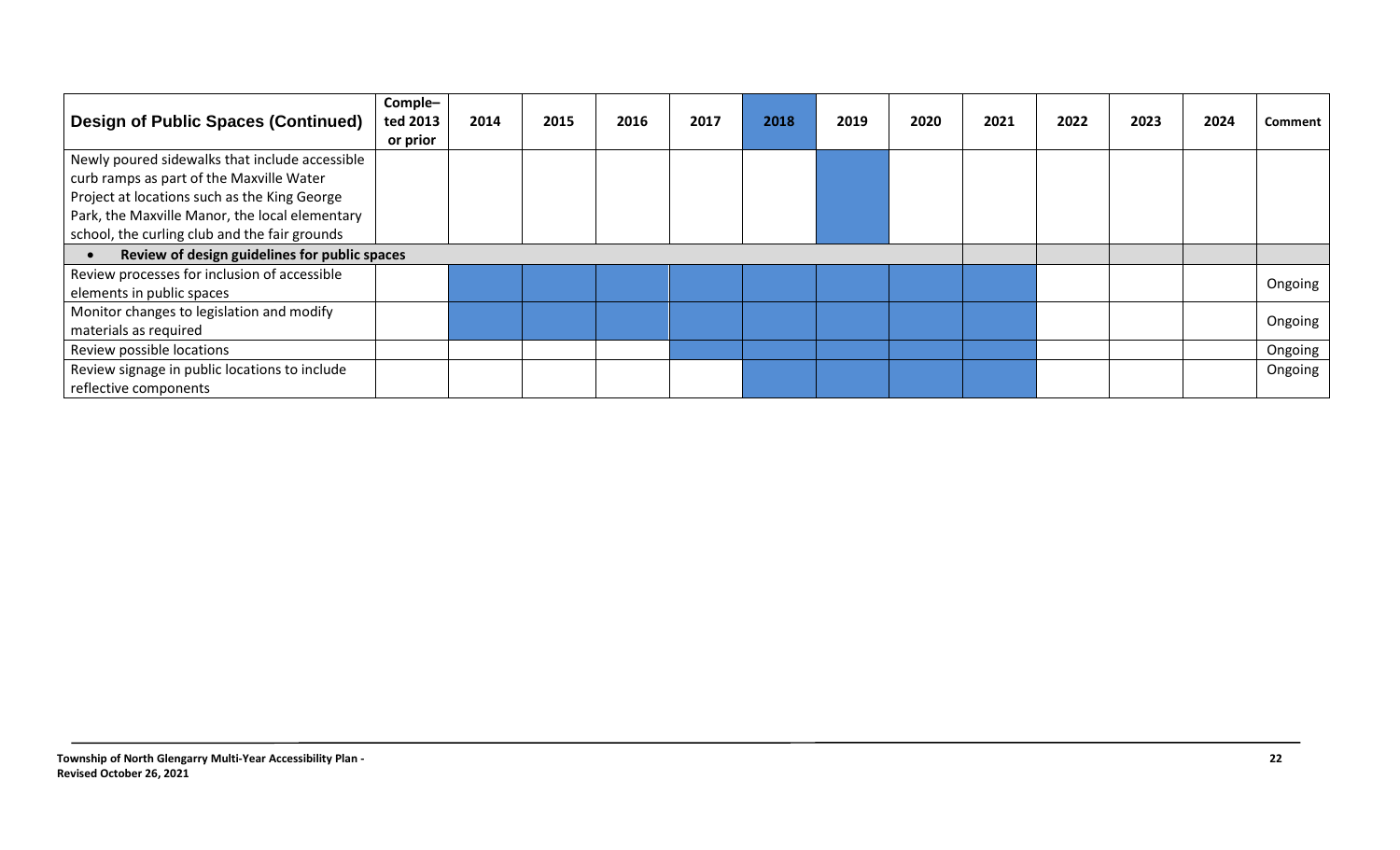## <span id="page-22-0"></span>**Appendix B – Accessibility Standards for Customer Service**



**Accessibility Standards for Customer Service Policy Statement**

**Revised: fall 2017 Reviewed November 18, 2019 Reviewed October 26, 2021**

In providing good accessible customer service the Township of North Glengarry shall use reasonable efforts to ensure that policies, practices, and procedures are consistent with the following principles:

- 1. Goods and services will be provided in a manner that respects the dignity and independence of persons withdisabilities.
- 2. The provision of goods or services to persons with disabilities, and others, will be integrated, unless an alternate measure is necessary, whether temporarily or on a permanent basis, to enable a personwithadisabilitytoobtain,use,orbenefitfromthegoodsorservices.
- 3. Personswithdisabilitieswillbegivenanopportunityequaltothatgiventootherstoobtain, use, and benefit from the goods or services.
- 4. Persons with disabilities may use assistive devices and/or support persons in the access of goods andservices.
- 5. That the Township of North Glengarry employees when communicating with a person with a disability shall do so in a manner that takes into account the person's disability.

### **APPLICATION**

This policy applies to every person who deals with members of the public or other third parties on behalf of the Township of North Glengarry whether the person does so as an employee, agent, volunteer, orotherwise.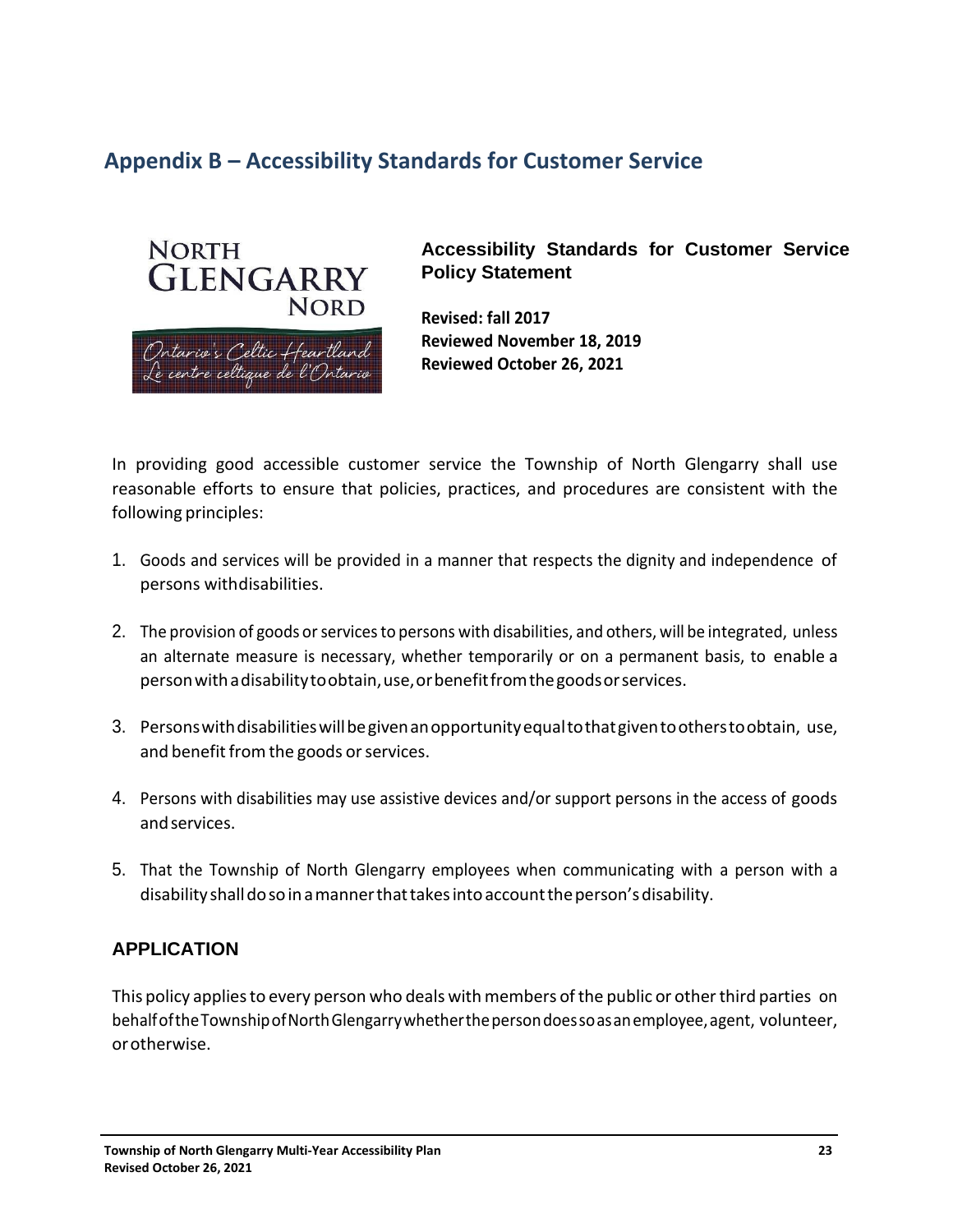## **LEGISLATIVE AUTHORITY**

The Accessibility Standards for Customer Service, Ontario Regulation 429/07, was created under the *AccessibilityforOntarianswithDisabilitiesAct*,2005(AODA). Thestandardcameintoeffect onJanuary1, 2008. Itsets out obligations for certain persons, businesses, and other organizations to provide goods or servicesinawaythatisaccessibletopeoplewithdisabilitiesinOntario.

### **DEFINITIONS**

"Assistive devices" shall mean an auxiliary aid such as communication aids, cognition aids, personal mobilityaids,andmedicalaids.(i.e.canes,crutches,wheelchairs,orhearingaids)

"Disabilities" shall mean the same as definition of disability found in the Ontario Human Rights Code.

"Employees" shallmean every person who dealswithmembers ofthe public or otherthird parties on behalf of the Township of North Glengarry.

"PersonswithDisabilities"shallmeanthoseindividualsthatareafflictedwithadisabilityas defined undertheOntario Human Rights Code.

"Service Animals" shall mean any animal that is of service to a person with a disability.

"SupportPerson"shallmeananypersonwhetherapaidprofessional,volunteer,familymember, orfriend who accompanies apersonwith adisability in orderto helpwith communications, personal careor medical needs, or with access to goods or services.

### **PRINCIPLES**

Accessible Customer Service follows four basic principles:

- 1. Dignity service is provided in a way that allowsthe person with a disability to maintain selfrespect and the respect of other people.
- 2. Independence when a person with a disability is allowed to do things on their own without unnecessary help or interference from others.
- 3. Integration– service isprovided in away that allowsthe personwith adisability to benefit from the same services, in the same place, and in the same or similar way as other customers, unless an alternativemeasureisnecessarytoenableapersonwithadisabilitytoaccessgoods orservices.
- 4. EqualOpportunity-serviceisprovidedtoapersonwithadisabilityinsuchawaythatthey havean opportunitytoaccessyourgoodsorservicesequaltothatgiventoothers.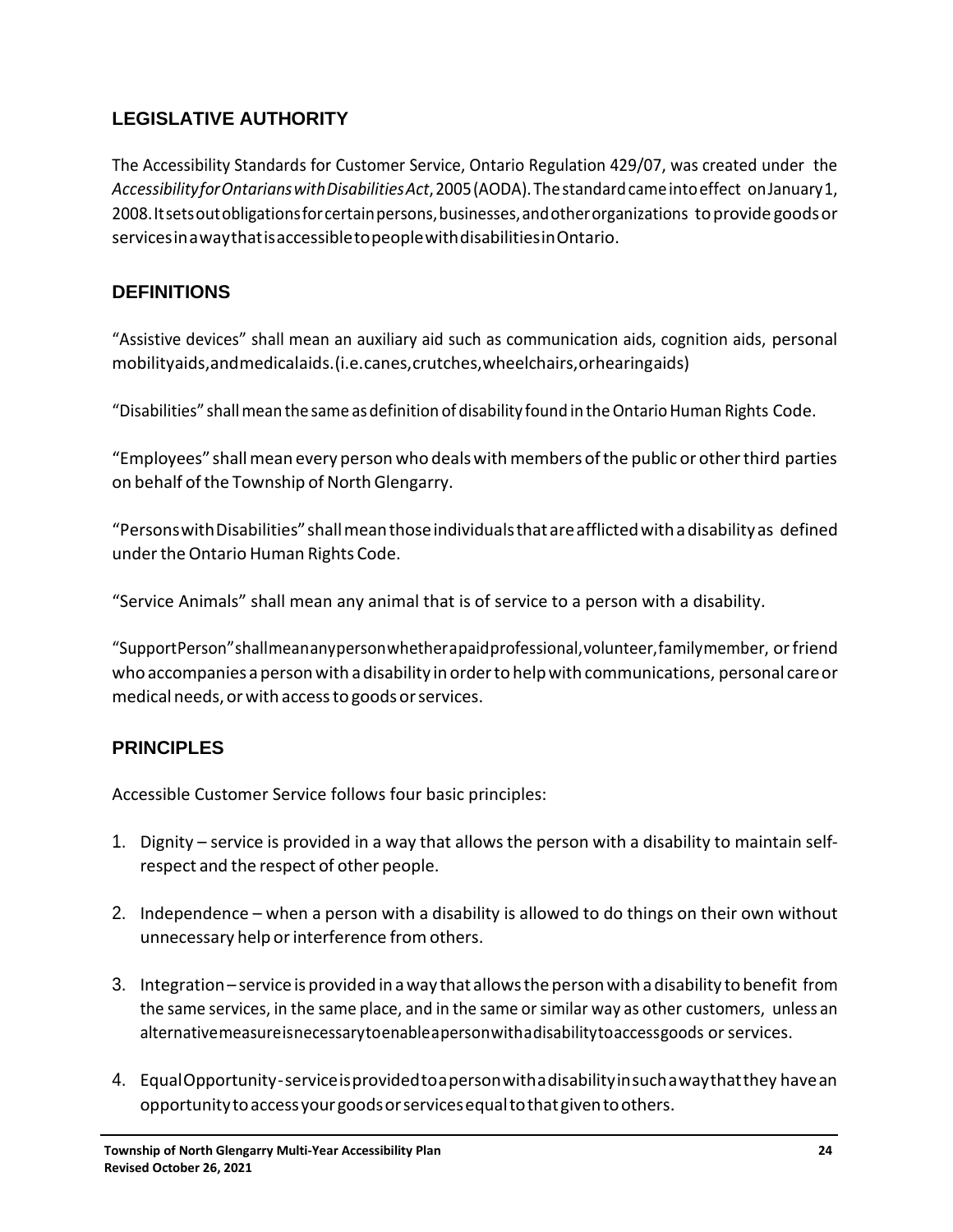These basic principles will be taken into account when serving individuals with disabilities. Staff will do the following:

- 1. Question what can I do to help people with disabilities access our services?
- 2. Ask the individual how I can help?
- 3. When communicatingwith aperson withadisability, do soin amannerthattakesinto account the person'sdisability.
- 4. Offer a variety of methods of communication.
- 5. Understand the nature and scope ofthe services you offer.

### **EXISTING POLICIES, PRACTICES, AND PROCEDURES**

Existing policies, practices, and procedures will be reviewed and revised on an ongoing basis as gapsin policies are identified and impact the ability to provide goods or services to customer with disabilities. Feedback from customers will be used to identify policy gaps.

### **ASSISTIVE DEVICES**

Every employee shall use reasonable efforts to allow person with disabilities to use their own assistive devices to access goods and/or services.

### **SERVICE ANIMALS**

Service animals, such as guide dogs, offer independence and security to many people with various disabilities. Ifitis questionable whether an animal is a service animal, a person maybe asked to provide a letter from a physician or nurse confirming that the person requires the animal for reasons related to a disability.

- 1. Everyemployeeshallallowpersonswithdisabilitiestobe accompaniedbytheir guidedog orservice animal unless the animal is excluded by law. Where an animal is excluded by law from the premises, the reason why the animal is excluded shall be explained and other reasonable arrangements to provide goods and services shall be explored with the assistance of the person with the disability.
- 2. Theserviceanimalshallbeunderthecareandcontrolofthepersonwiththedisability.If a service animal is unruly or disruptive, an employee may ask the person with the disability toremove the animal from the area, and other reasonable arrangements to provide goods or services shall be explored with assistance from the person with a disability.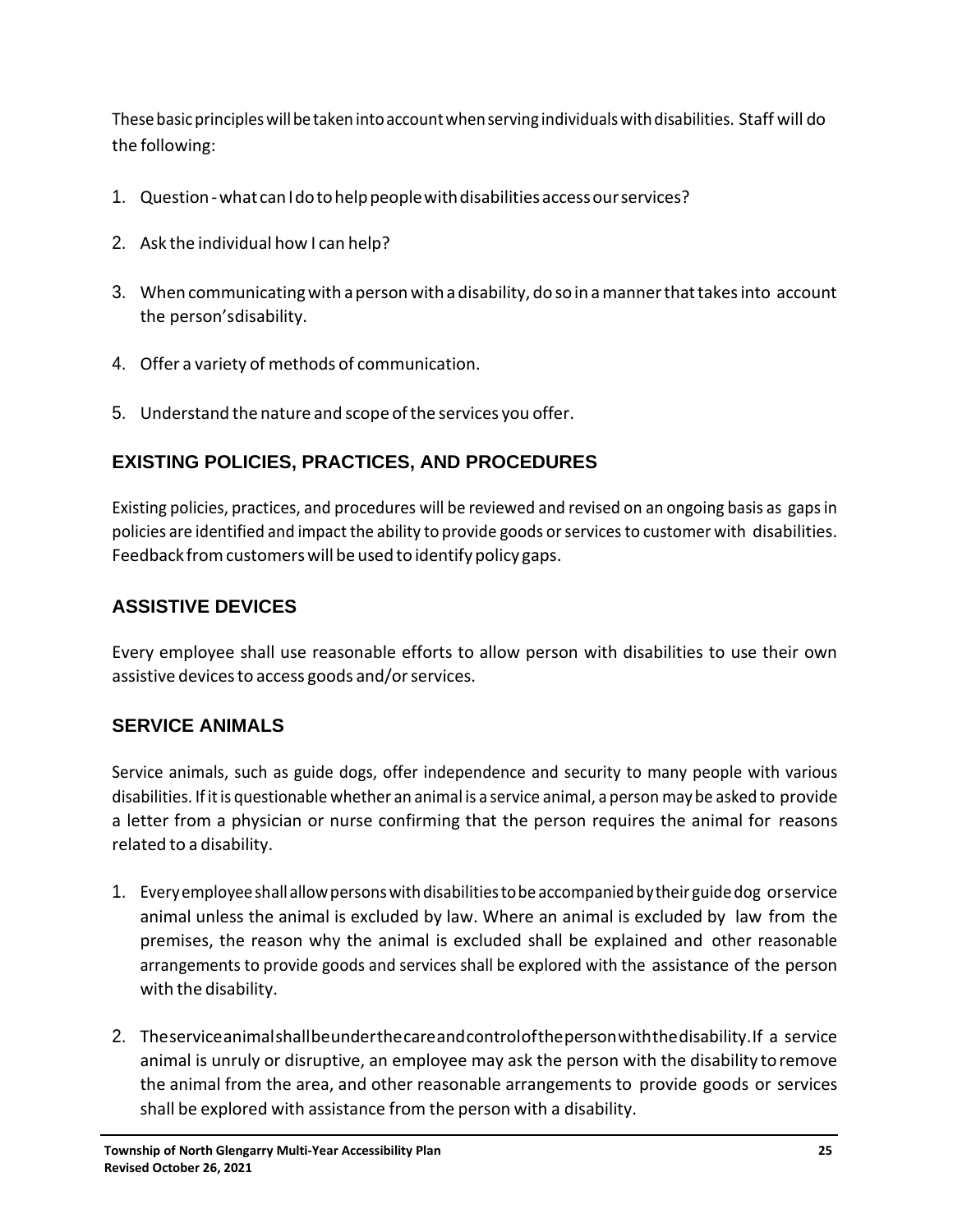### **SUPPORT PERSON(S)**

Support person(s) assist people with disabilities in a variety of ways, by assisting with communicationssuch as an intervenersign language interpreter, or as a Personal Support Worker providing physical assistance. A support person may also be a friend or relative that will assist and support the customer.

- 1. Ifapersonwithadisabilityisaccompaniedbyasupportperson,theTownshipofNorth Glengarry shallensurethatbothpersonsarepermittedtoenterthepremisestogether andthattheperson with a disability is not prevented from having access to the support person while on the premises.
- 2. In the event that admission fees are charged, there will be no charge to the support person.
- 3. The Township of North Glengarry may require a person with a disability to be accompanied byasupportpersonwhenonthepremises,butonlyifasupportpersonis necessary toprotectthe health or safety of the person with a disability or the health or safety of others on the premises.

### **SERVICE DISRUPTION – NOTICE**

Itispossiblethatfromtimetotimetherewillbedisruptionsinservice,suchasanentranceway thatis under repair, renovations that limit access to an area, service to an elevator, or technology that is temporarilyunavailable.Ifdisruptioninserviceisplanned,andexpected,itisimportant to provide reasonablenotice.

- 1. Notice of the disruption must include information about the reason of the disruption, its anticipated duration, and a description of alternative facilities.
- 2. Notice will be provided on the website, signs posted at appropriate site, and, if suitable, advertised in local newspaper or radio a week in advance of the disruption.

### **UNEXPECTED DISRUPTION IN SERVICE – NOTICE**

- 1. In the event of an unexpected disruption in service, notice may be provided in an appropriate manner and as quickly as possible.
- 2. Notice will be provided on the website, signs posted at appropriate site, and if suitable advertised on the local radio station.
- 3. Intheeventofaservicedisruption,alternativemethodsofservicemaybeconsideredand those impacted by service interruption shall be informed of any alternative methods.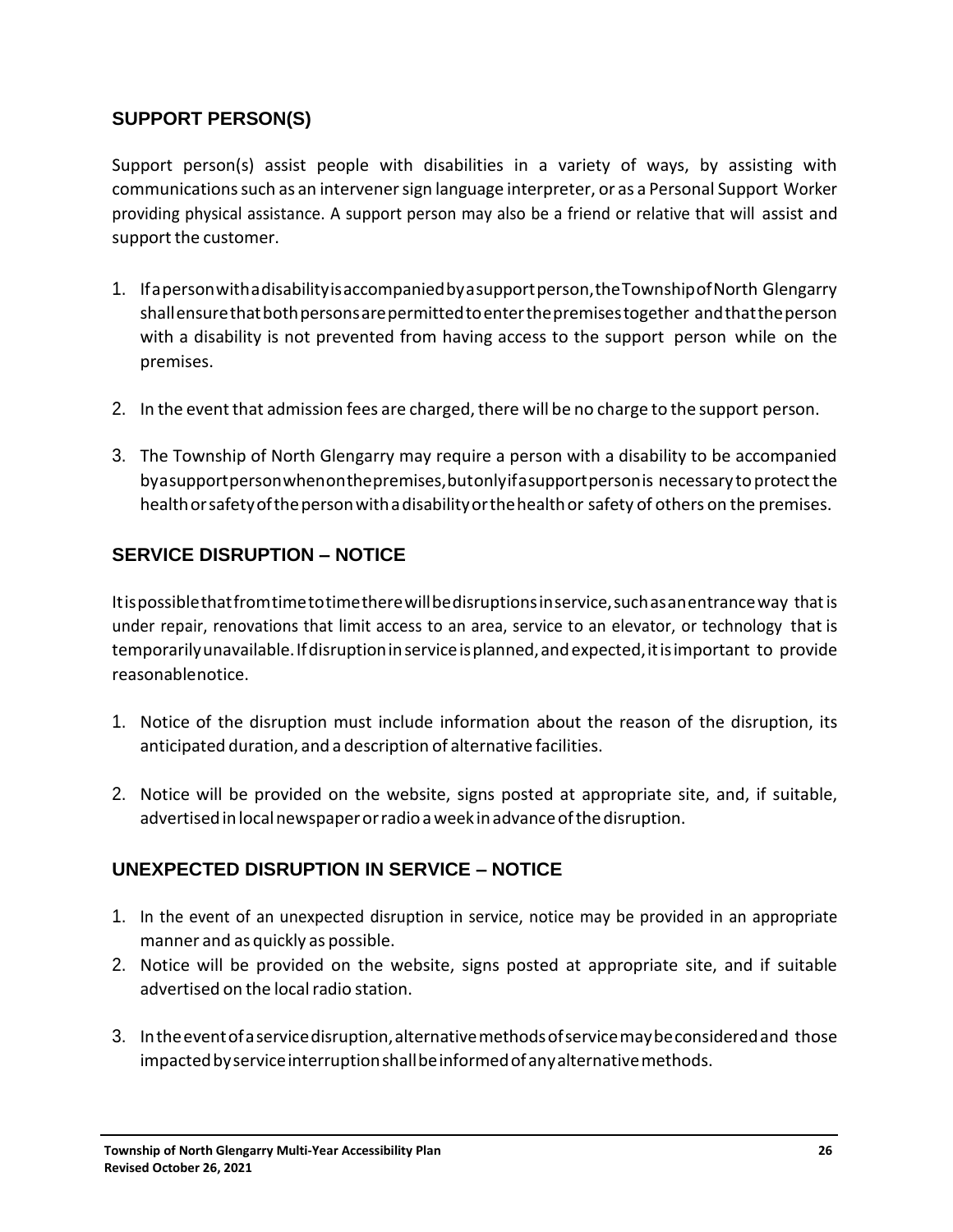## **FORMAT OF DOCUMENTS**

If requested for a copy of a document in a different format than available to accommodate a person with a disability, the Township of North Glengarry will make every attempt to provide the information requested in a format that is useful to the individual.

### **DOCUMENTATION**

- 1. NoticethattheTownshipofNorthGlengarryhasanAccessibleCustomer Service Standard Policywill be posted at a conspicuous place on premises operated by the Township of North Glengarry and posted on the Township website.
- 2. A copy of the documents will be given upon request and consideration will be given to format to accommodate a person's disability.

### **TRAINING**

Training on Accessible Customer Service Standards will be as follows:

- 1. Training will be given to every person who participates in developing the policy, practices, and procedures under the Ontario Regulation 429/07 – Accessibility Standards for Customer Service.
- 2. Training will be given to every person who deals with the public on behalf ofthe Township of North Glengarry including 3<sup>rd</sup> parties i.e. employees, agent volunteers, management.
- 3. Training willinclude:
	- i. A review of the purposes of the Accessibility for Ontarians with Disabilities Act, 2005 and the requirements of the customer service standard.
	- ii. How to interact and communicate with persons with various types of disability.
	- iii. How to interact with persons with disabilities who use an assistive device or require the assistance of a guide dog or other service animal or the assistance of a support person.
	- iv. How to use equipment or assistive devices available on our premises, or that otherwise provide, that may help with the provision of goods or services to people with disabilities.
	- v. What to do if a person with a particular type of disability is having difficulty accessing our goods or services.
	- vi. The Accessibility Customer Service Standard Policy for the Township of North Glengarry.